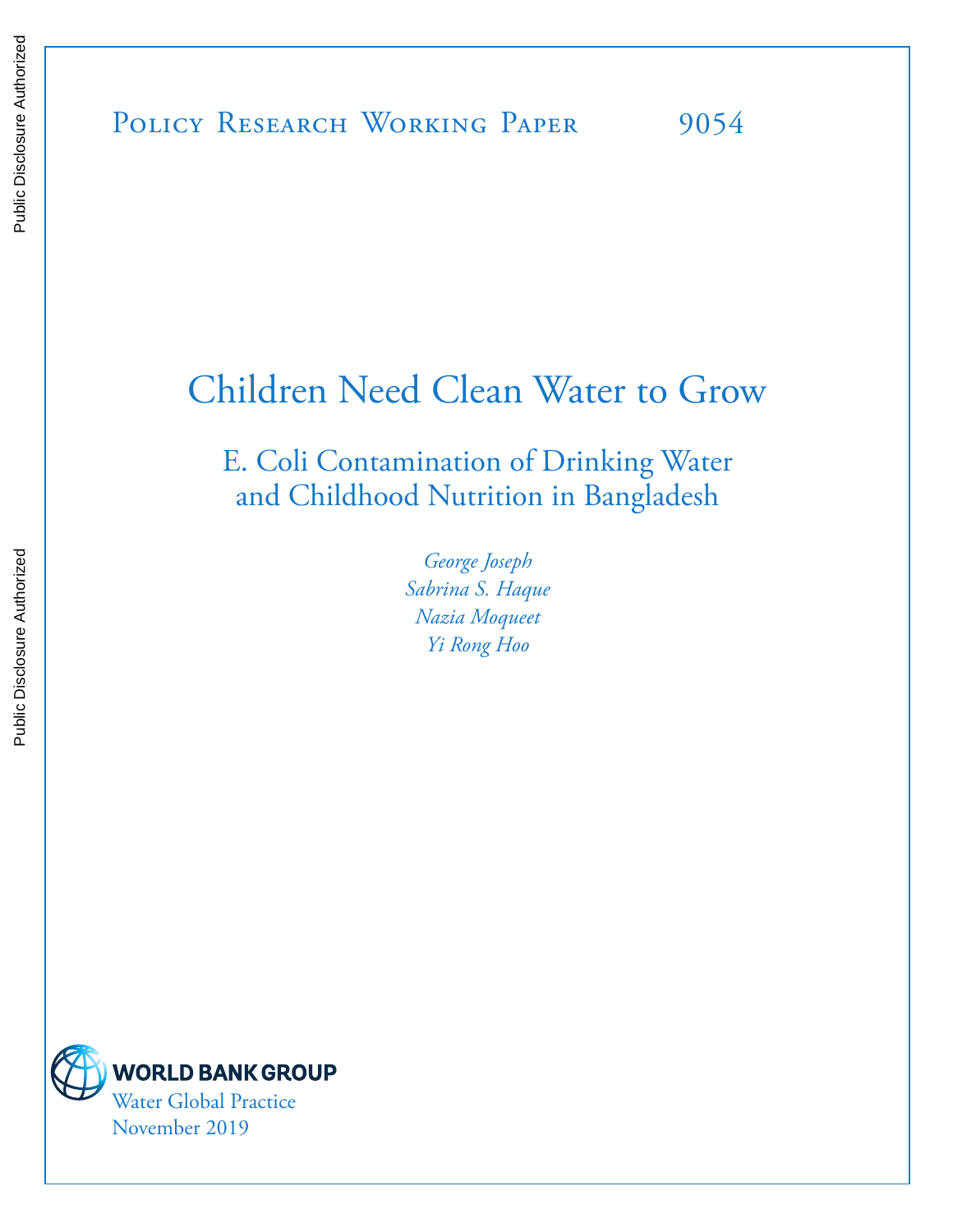#### **Abstract**

Water, sanitation, and hygiene interventions are increasingly recognized as essential for improving nutritional outcomes in children. Emerging literature describes the negative effects of poor sanitation on child growth. However, limited evidence has shown a link between water quality and nutritional outcomes. Similar to poor sanitation, it is plausible that water contaminated with E. coli could affect the nutritional status of children through various possible biological pathways, such as repeated episodes of diarrhea, environmental enteropathy, parasites, or other mechanisms that inhibit nutrient uptake and absorption. This study explores the relationship between contaminated water and stunting prevalence among children younger than age five years, using unique cross-sectional data from the 2012–13 Bangladesh Multiple Indicator Cluster Survey, which was

one of the first nationally representative surveys to include water quality testing for E. coli. E. coli contamination in drinking water is measured at household and source points. Stunting is measured using height-for-age z-scores for children under five, where a child is considered stunted when he or she is two or more standard deviations below the median of the World Health Organization reference population. The results of multiple probit regression models indicate a 6 percent increase in the prevalence of stunting in children who are exposed to highly contaminated drinking water at household point compared with those exposed to low-tomedium contamination. When contamination is measured at the source level, the association is greater, with a 9 percent increase in the likelihood of stunting when exposed to a high level of contamination.

*The Policy Research Working Paper Series disseminates the findings of work in progress to encourage the exchange of ideas about development*  issues. An objective of the series is to get the findings out quickly, even if the presentations are less than fully polished. The papers carry the *names of the authors and should be cited accordingly. The findings, interpretations, and conclusions expressed in this paper are entirely those of the authors. They do not necessarily represent the views of the International Bank for Reconstruction and Development/World Bank and its affiliated organizations, or those of the Executive Directors of the World Bank or the governments they represent.*

This paper is a product of the Water Global Practice. It is part of a larger effort by the World Bank to provide open access to its research and make a contribution to development policy discussions around the world. Policy Research Working Papers are also posted on the Web at http://www.worldbank.org/prwp. The authors may be contacted at gjoseph@worldbank.org.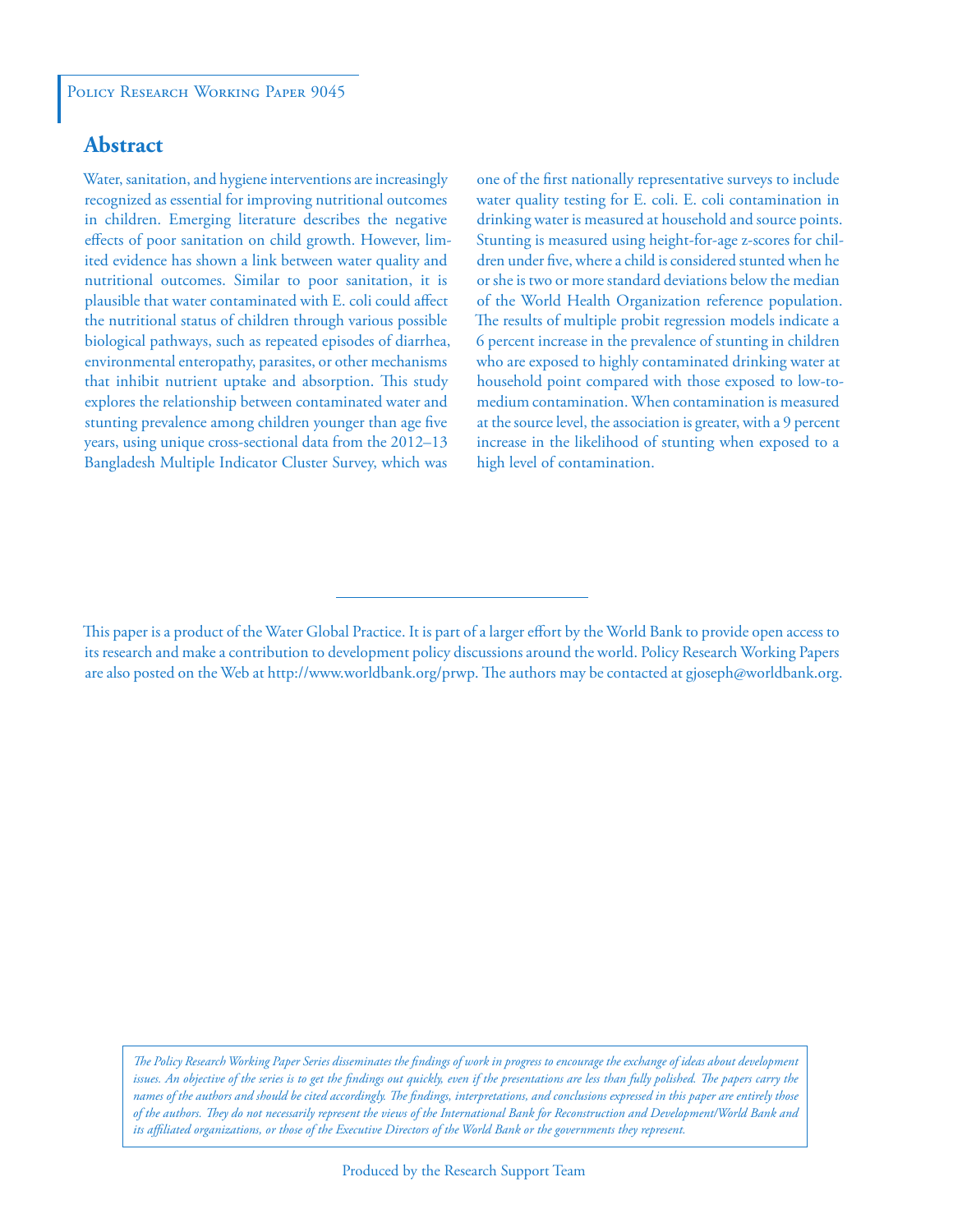# Children Need Clean Water to Grow: E. Coli Contamination of Drinking Water and Childhood Nutrition in Bangladesh

George Joseph Sabrina S. Haque\* Nazia Moqueet Yi Rong Hoo

**Key words:** fecal contamination, early childhood development, water quality, health, Bangladesh JEL Code: C13; I14; Q57

<sup>\*</sup>Corresponding author: George Joseph, Senior Economist, Water Global Practice, The World Bank, Washington DC 20433 USA (gjoseph@worldbank.org);. Sabrina S. Haque, Emory University, Atlanta, Georgia, USA (sshaque@emory.edu); Nazia Moqueet, BRAC, USA, BRAC, USA (nazia.moqueet@gmail.com; and Yi Rong Hoo (yhoo@worldbank.org ) . The authors are very grateful to Robert Bain for his useful advice during the preparation of this paper. All errors and mistakes in this paper are ours. The authors report no conflicts of interest.

This work was made possible by the Swedish International Development Cooperation Agency as part of the WASH Poverty Diagnostics Initiative. The findings, interpretations, and conclusions expressed in this paper do not necessarily reflect the views of the World Bank, its Board of Executive Directors, or the governments they represent.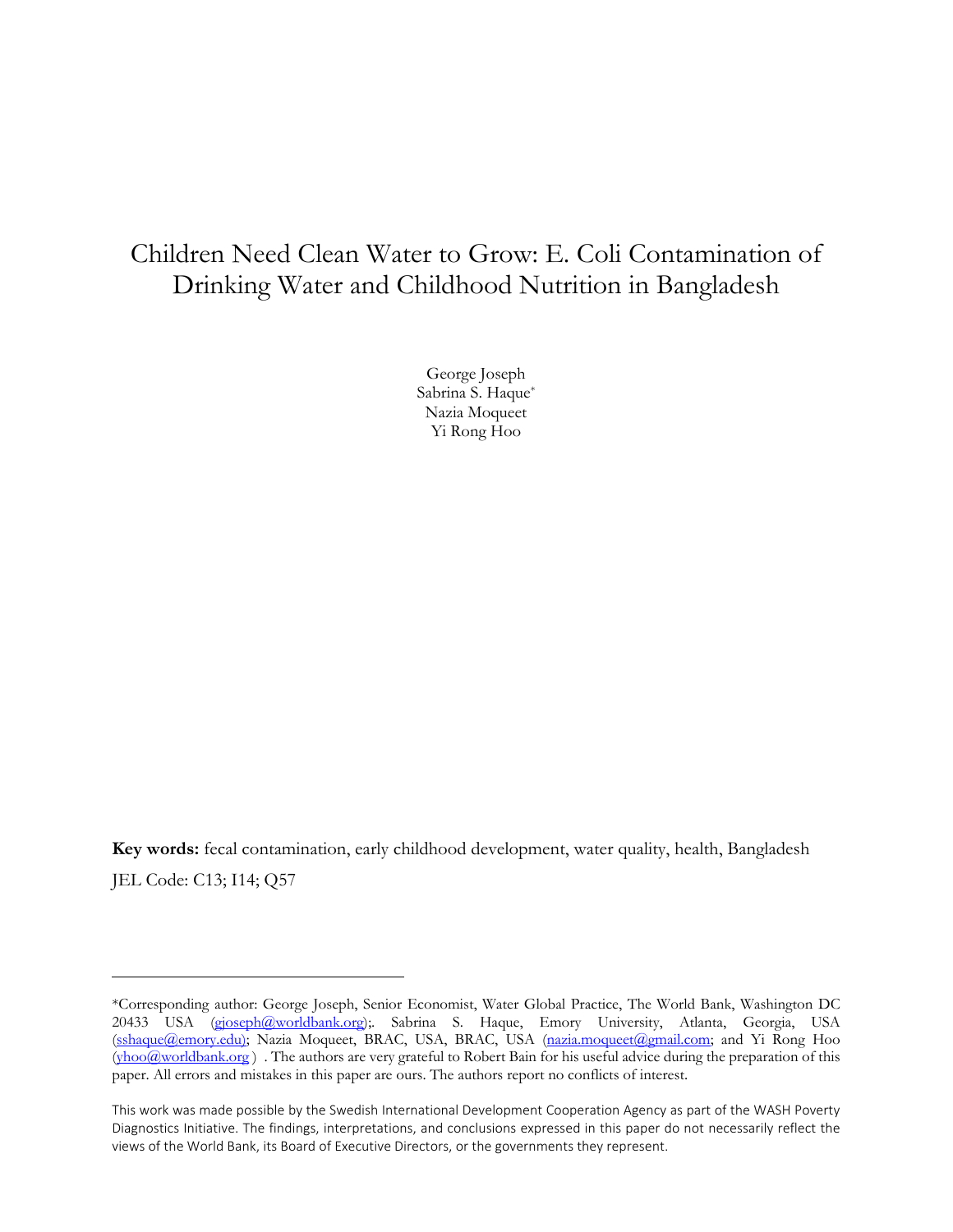#### 1. Introduction

Since 1990, Bangladesh experienced a 20 percentage point increase in access to drinking water sources that are considered "improved" by global standards, with current access at 98 percent (WHO/UNICEF 2017). The transition from unimproved sources such as ponds, rivers, open wells, and other unprotected water to improved water infrastructure is considered as an important stride in Bangladesh's development and is thought to have significantly lowered the disease burden of waterborne illness and infant mortality rates (Field et al 2011). Although the water that Bangladeshis consume is safer today than in recent decades, it is still plagued by widespread fecal contamination. A nationally-representative cross-sectional survey on water quality estimates that 56 percent of all improved water sources are contaminated with *Escherichia coli* (E. coli) bacteria (UNICEF 2016).

Poor water quality is a stubborn barrier to reducing preventable enteric infections and sometimes chronic ailments that debilitate and kill children. Exposure to fecal contaminants in drinking water has mostly been linked to diarrheal diseases, which are a leading cause of child mortality in low-income countries like Bangladesh. Systematic reviews and meta-analyses on the effectiveness of water, sanitation, and hygiene (WASH) interventions conclude that point-of-use water treatment is among the most effective WASH interventions for reducing diarrheal disease (Fewtrell et al 2005; Clasen et al 2007; Gruber et al 2014; Wolf et al 2018). Massive increases in water and sanitation coverage and delivery of oral rehydration therapy are likely to have lowered child deaths from diarrheal diseases globally (Victora et al 2000; Askeer et al 2017).

However, good quality water could have additional benefits for child well-being, such as improving nutritional outcomes including stunted growth, a measurement of low height-for-age and marker of chronic undernutrition. Observational studies have shown the effects of poor sanitation, particularly high rates of open defecation, on rates of stunting in a number of countries (Spears et al 2013; Heady et al 2016; Rah et al 2015; Chambers et al 2013). However, a systematic review evaluating the effectiveness of WASH on improving nutrition concluded that improvements in microbial water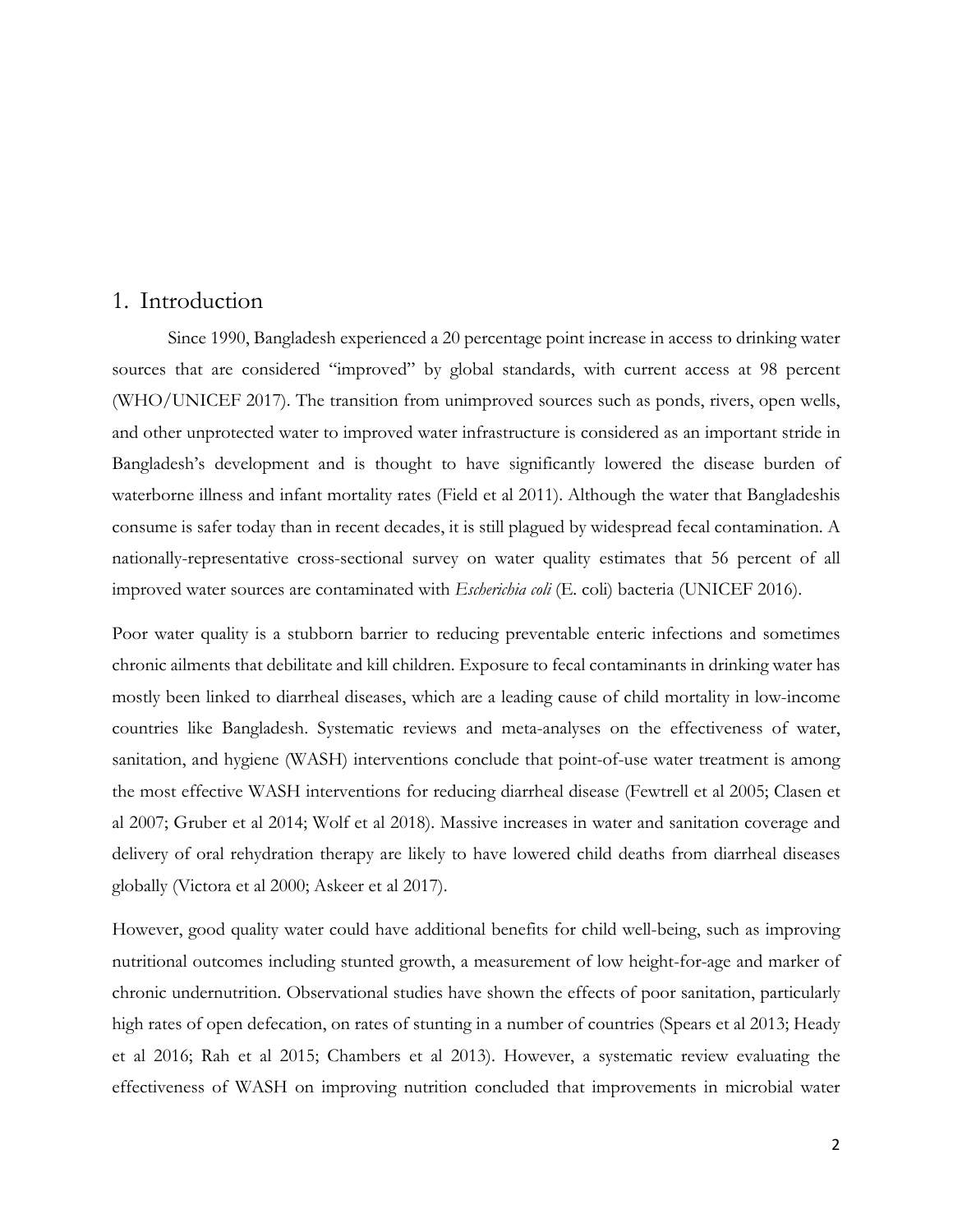quality were among the most effective WASH interventions (Dangour et al 2013). Though the causes of undernutrition are multifaceted and include factors such as caretaking practices, food security, access to health care, and various social determinants, the contribution of specific WASH conditions to rates of childhood undernutrition warrants further study.

Using household survey data collected by the United Nations Children's Fund (UNICEF), this analysis attempts to observe the effect of various levels of E. coli contamination of drinking water on the prevalence of stunting in children under 5. Such an effect would be consistent with the biological plausibility that exposure to fecal contaminants can interrupt critical growth periods of children through the onset of enteric infections. Further, the effect can be attributed to quantifiable levels of E. coli bacteria that children could arguably have regular exposure to through drinking water.

We present results from our econometric analysis, where we regress levels of E. coli contamination of drinking water at the household source and consumption on the probability of being stunted, as measured by height-for-age z-scores that are two standard deviations below the World Health Organization (WHO) reference population. After controlling for a range of demographic, social, and economic characteristics of households, the results from the probit regression models suggest that E. coli contamination at both the source and consumption point are significantly and positively associated with stunting status, where the likelihood of stunting is higher for children exposed to increasing risk levels of E. coli contamination.

The results indicate a 6 percentage point increase in the prevalence of stunting in children (n=817) who are exposed to highly contaminated  $(>100$  cfu in 100ml) drinking water at household point compared to those exposed to low-to-medium contamination (1-100 cfu in 100ml). When contamination is measured at the source level  $(n=1,293)$ , the association is greater with a 9 percentage point increase in the likelihood of stunting when exposed to a high level of contamination. The results leave important implications on the necessity of addressing water quality in WASH interventions as consistent with the new Sustainable Development Goal (SDG) targets as well as future research questions on the synergies between WASH and nutrition.

The paper continues in four sections. Section 2 provides a background on environmental fecal contamination in less developed countries and summarizes evidence on the links between WASH interventions and nutrition outcomes. Next, section 3 describes the data used for the analysis and the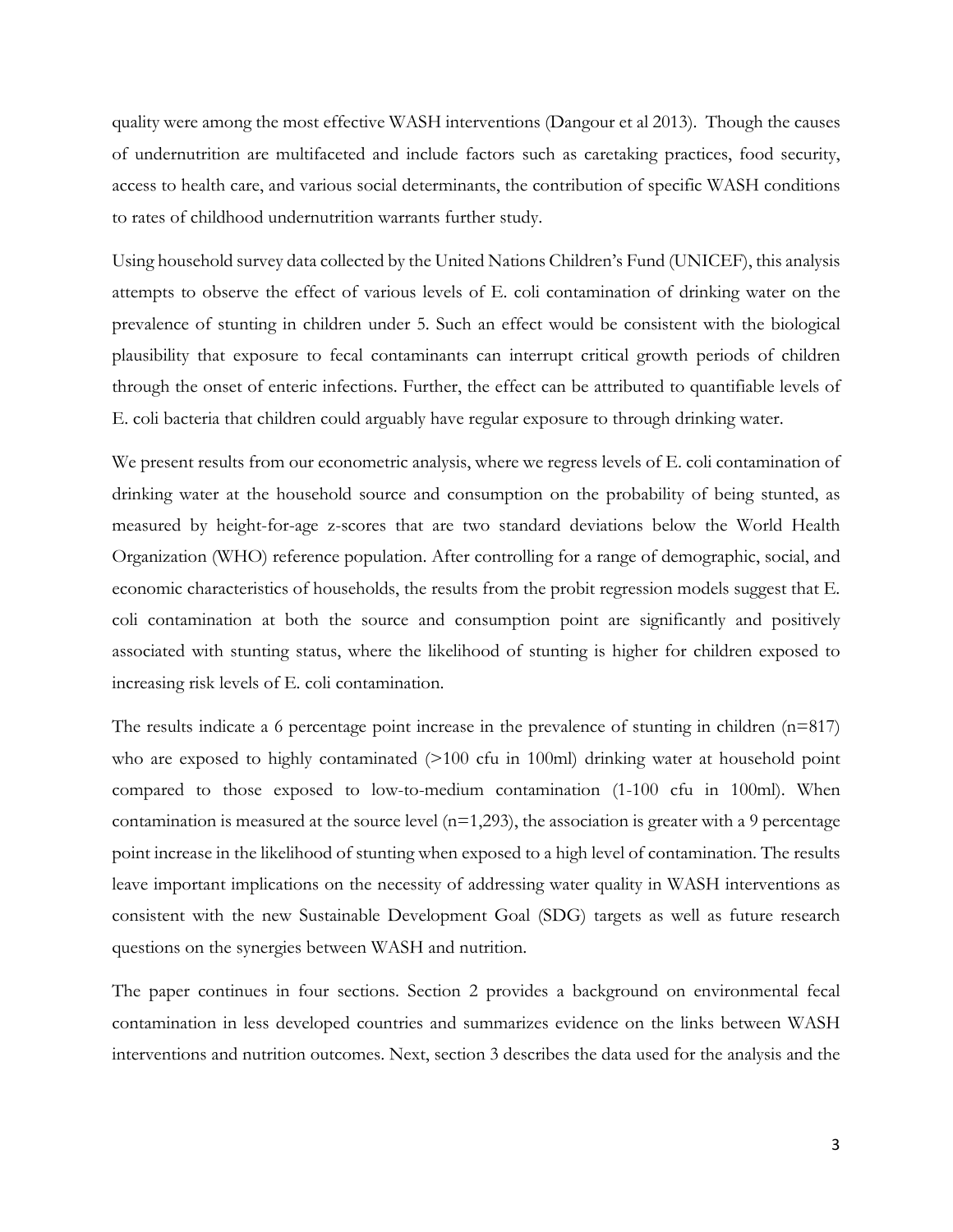methods for building the probit regression models, and section 4 presents the results. Finally, section 5 discusses the findings and policy implications of the presented analysis.

#### 2. Background: Environmental fecal contamination and its effects on nutrition

In Bangladesh, over a third of all children under five are estimated to be stunted, making the country a priority for the Scaling Up Nutrition (SUN) movement. Stunting is prevalent throughout all Bangladeshi households, regardless of wealth, though rates are highest among the poorest: nearly half of all children living in the bottom 40 percent of households are stunted (World Bank 2018). The consequences of chronic undernutrition during childhood include poorer health status from weakened immunity, impaired physical and cognitive development, lower educational attainment, and reduced lifetime earnings and productivity into adulthood (Victora et al 2008, Guerrant et al 2013). Improving nutritional outcomes is a vital strategy for poverty reduction and economic growth.

The causes of undernutrition are multifaceted, but the most immediate pathways are considered to be insufficient dietary intake and disease. Other underlying causes include food insecurity, poor caregiving practices, limited access to health services, and unsanitary conditions (UNICEF 1990). WASH may particularly contribute to undernutrition when it cannot prevent high fecal pollution of the environment and guarantee safe access to services. Exposure to inadequate WASH could indicate a higher risk of contracting diarrheal diseases, parasitic enteric infections, mosquito-borne illnesses, and environmental enteric dysfunction (EED), all of which can influence nutritional outcomes.

For example, diarrheal diseases mediate the WASH and nutrition relationship because they may cause children to lose their appetite, divert energy to fighting off the illness, or have malabsorption and expel nutrients during episodes (Ngure et al 2014). Moreover, in low-income countries, the highest incidence of diarrheal diseases is noted to occur in the first two years of life, commonly referred to by nutrition experts as the "first 1,000 days," the most critical and vulnerable stage of growth and development of children (Alderman et al 2014).

Parasitic enteric infections from soil-transmitted helminths (STH) such as hookworm, whipworm, and roundworm and mosquito-borne illnesses such as malaria, dengue, and yellow fever can also be linked to poor WASH and nutrition. These illnesses can cause anemia, loss of appetite, and weakened immunity (Ngure et al 2014). Stagnant water offers breeding grounds for disease-carrying mosquitos, while high loads of STH are found soil, water, and sometimes food in areas of high fecal pollution. Young children are particularly at risk due to unique outdoor playing and eating (e.g. geophagia)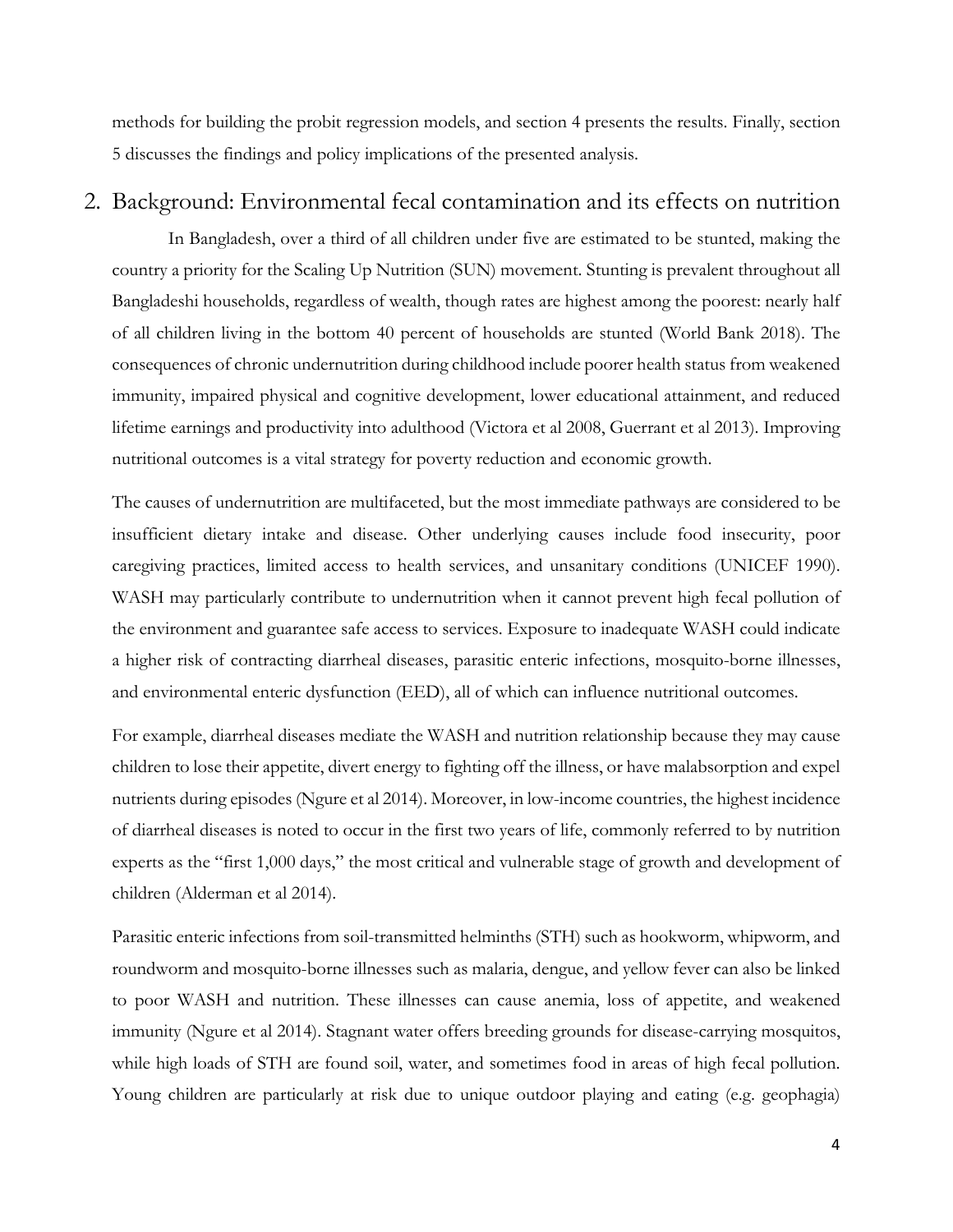behaviors. Pregnant mothers may also be vulnerable to infections, which can impair their nutritional status and endanger the health and development of the children. Mothers with hookworm infections are at higher risk for pre-term delivery and low-birth weight of children, which increases the odds of childhood undernutrition (Dreyfuss et al 2000).

EED is the newest hypothesized disease link between WASH and nutrition. The hypothesis suspects that chronic exposure to feces could inflame the gut and cause physical intestinal deformations, where the impaired gut cannot absorb or retain essential nutrients needed for healthy development (Humphrey 2009; Ngure et al 2014). More importantly, those children affected with EED may not exhibit symptoms of enteric infection such as episodes of diarrhea. However, victims of EED may be at high risk for vaccine failure, reduced immunity, and growth faltering. EED is difficult to diagnose due to its complex pathogenesis and limitations in testing methods; however, EED is suspected to be most prevalent in areas of poor WASH (Guerrant et al 2013).

Much of the literature on WASH and nutrition derives from observational studies, particularly on the correlation between poor sanitation on nutrition outcomes. There are limited experimental studies that have evaluated the effectiveness of WASH interventions on improving nutritional outcomes. Further, the few experimental evaluations that exist have shown mixed results on the ability of traditional WASH to improve growth. For example, a couple of randomized controlled trials (RCTs) have evaluated improved sanitation for promoting childhood nutrition. In rural Indonesia, it was found that a sanitation marketing intervention reduced diarrheal prevalence and improved growth in wealthier households that did not have sanitation at baseline (Cameron et al 2013). Pickering and colleagues (2015) found that community-led total sanitation interventions did not reduce diarrheal disease incidence but did improve child growth. However, two RCTs on pit latrine building campaigns to eradicate open defecation in rural India showed that increased latrine coverage had minimal impact on disease outcomes including diarrhea and undernutrition, though both areas still had notably high rates of open defecation (Clasen et al 2014; Patil et al 2014). Nevertheless, a meta-analysis of observational and experimental studies found that sanitation interventions overall had a positive effect on at least height-for-age (Freeman et al 2017).

There have been fewer experimental evaluations on the effectiveness of improvements in household microbial water quality on improving childhood nutrition, but there is some promising evidence for potential impact. Indicators of E. coli in household drinking water are associated with diarrheal disease and are an appropriate marker of fecal contamination (Gruber et al 2014). Systematic reviews have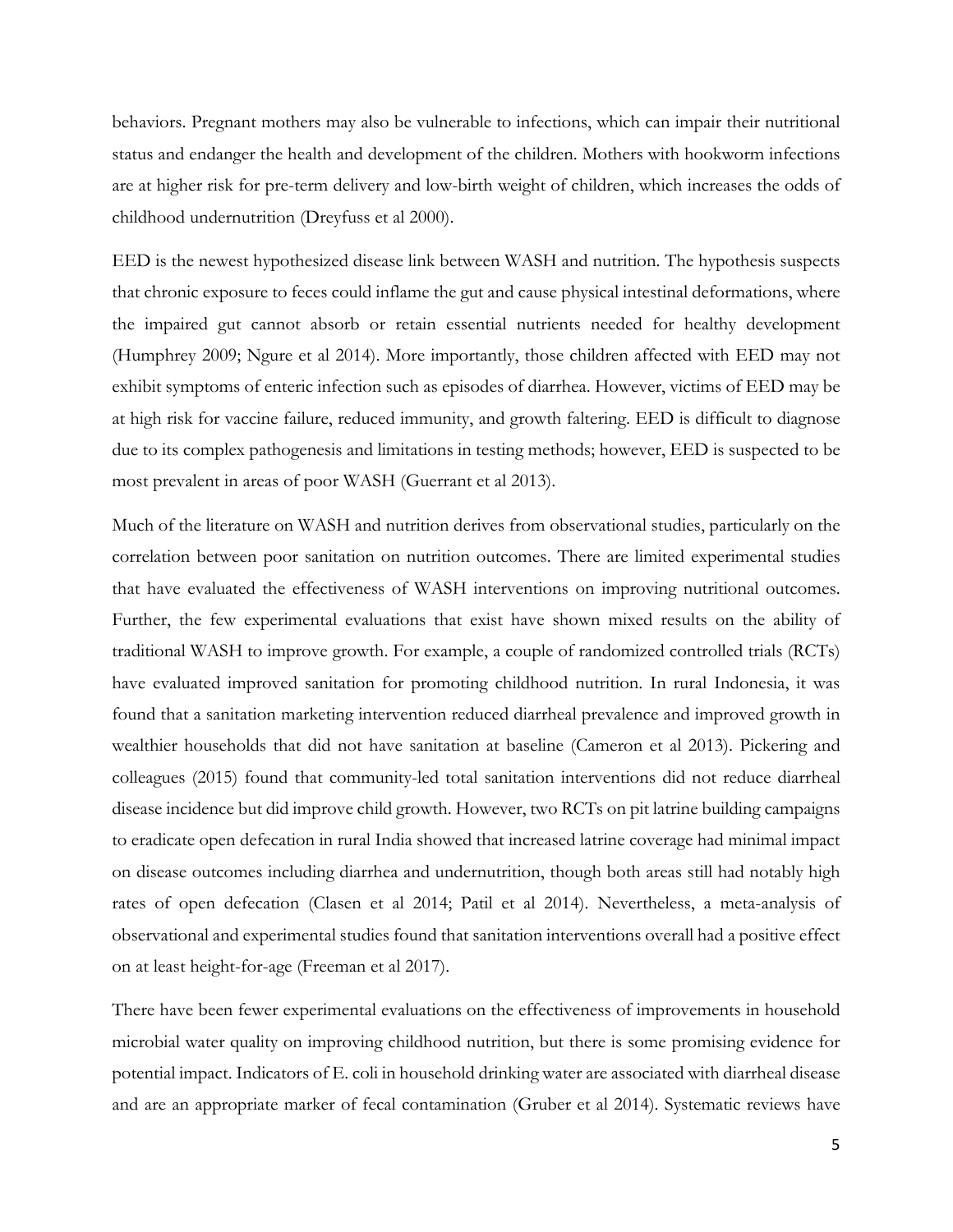found that point-of-use water treatment is among the most effective WASH interventions to reduce diarrheal disease incidence (Fewtrell et al 2005; Clasen et al 2007; Wolf et al 2018). Further, a metaanalysis examined 14 studies on various WASH interventions (improved microbiological quality of drinking water, water quantity and supply, sanitation coverage, handwashing, and child feces disposal) and found that interventions with solar disinfection of water, provision of soap, and improvement of water quality) had some benefit on the linear growth of children under 5 (Dangour et al 2013). However, two recently published RCTs evaluating the effectiveness of chlorination tablets in rural Bangladesh and Kenya found that the water quality intervention had no impact on diarrheal disease incidence or anthropometric measures (Luby et al 2018; Null et al 2018). The conclusions of these studies do not necessarily imply that there is no link between contaminated water and nutrition, but more likely that the interventions did not effectively limit exposure to feces in a sustainable manner. Further research is needed in understanding the relationship between pathways and quantities of fecal exposure and nutritional status of children.

#### 3. Methodology

#### **3.1 Data**

We use cross-sectional data from the 2012-13 MICS survey for Bangladesh, a nationally representative survey with various indicators on household characteristics across urban and rural regions of Bangladesh. The 2012-2013 MICS is the first and latest national representative survey that provides water quality data on E. coli contamination in drinking water sources in Bangladesh. Globally, there are very few other data sets that examine microbial water quality indicators on a national scale. We particularly examine indicators on E. coli contamination in drinking water and childhood stunting. The independent variables include E. coli contamination at point-of-source (e.g. water quality results from the household's main reported source of drinking water) and E. coli contamination at point-ofconsumption (water quality results from a cup of drinking water prepared by a household member). The dependent variable, childhood stunting, is based on linear growth measure of height-for-age zscores that are two standard deviations below the WHO reference population.

#### **3.2 Empirical Strategy**

This analysis uses a probit regression model to determine the probability of stunting when children are exposed to E. coli in drinking water at varying risk levels and different collection points (source and consumption).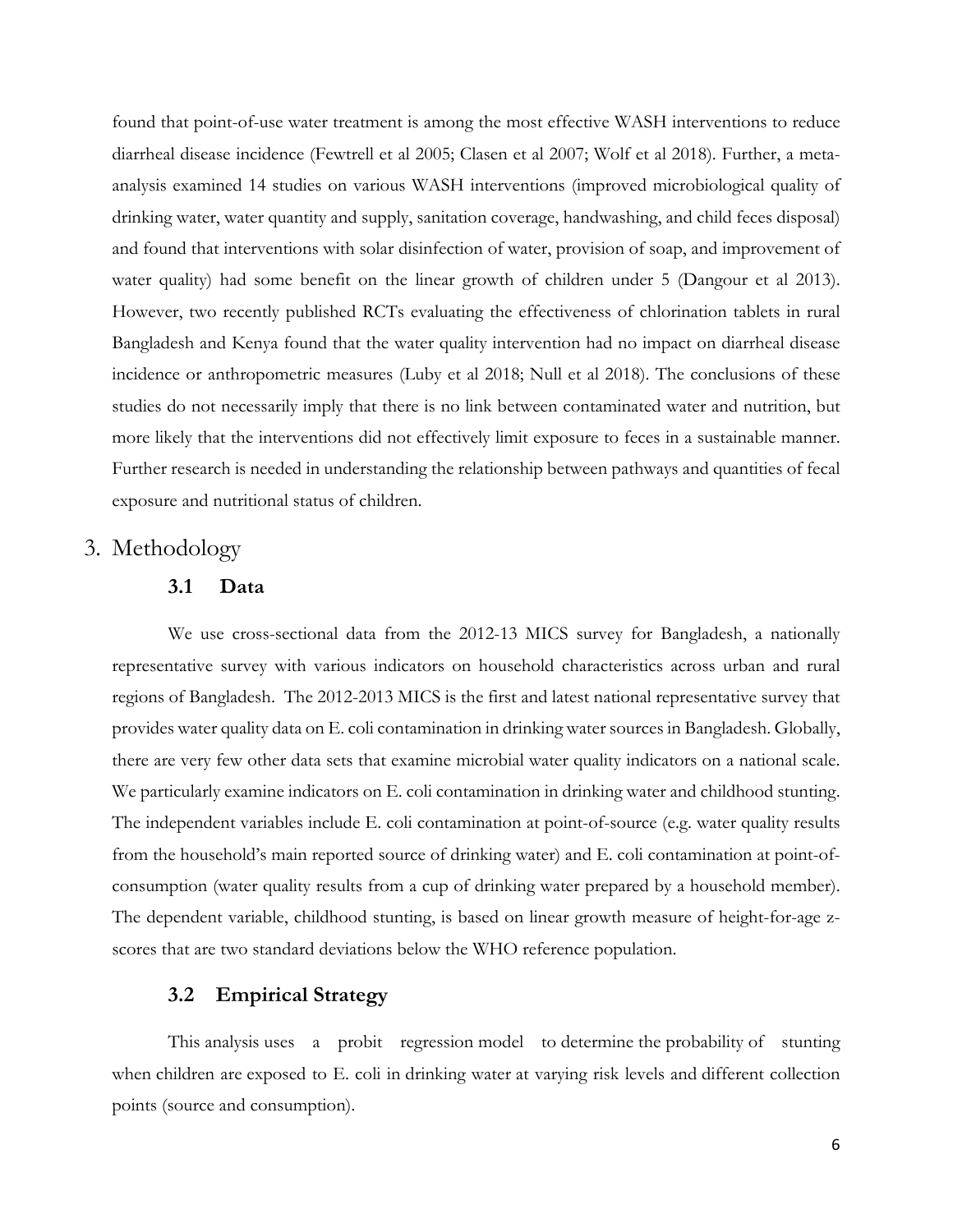Specification (1) uses a probit model to examine the link between stunting and E. coli contamination at the consumption level for 817 children under five. The dependent variable is stunting as a dichotomous variable. In specification (1.1), the primary explanatory variable is E. coli contamination, a binary variable that compares no detected E. coli  $\leq 1$  cfu in 100 ml) to any detected E. coli (>1cfu in 100 ml) in the household sample. Specification (1.2) uses an E. coli variable that compares a low and medium level of contamination (0-10 cfu in 100 ml) to a high level (11-200 cfu in 100 ml). Other covariates in specifications (1.1) and (1.2) include characteristics of the following: child (whether he/she has ever been breastfed, sex, age), mother (education), household (location, size, wealth quintile, type of sanitation facility, type of drinking water source, water treatment, and handwashing), and community (sanitation ratio).

Specification (2) uses a similar probit model to determine the likelihood of stunting when exposed to E. coli at source point for 1,292 children under five. This differs from specification (1) in that it examines the relationship between stunting and E. coli in water, prior to any intervention (e.g. water treatment or storage) that may affect contamination. Specification (2.1) uses a binary E. coli variable with 0 indicating low contamination  $\leq 1$  cfu in 100 ml) at source and 1 indicating some contamination (>1cfu in 100 ml). Specification (2.2) disaggregates the E. coli risk levels with 0 indicating a low or medium level of contamination (0-10 cfu in 100 ml) and 1 indicating a high level (11-200 cfu in 100 ml) of E. coli at source.

In specification (2), if the tested household relies on piped water, the result from the E. coli test is applied to all households within the cluster that also uses piped water as the primary source. This is based on the assumption that if one piped source is contaminated, then all households in the vicinity using that piped connection have the same level of contamination, since the water is most likely coming from a centralized source. This rule was not applied to tested households with tube wells and other sources of water.1 This assumption allows an increase in sample size, which can improve the robustness of the analysis.

The inclusion of household and community variables in the analysis causes child variables to cluster, particularly since the sample contains several children who are siblings (Zenger 1993, Liang

 $1$  The piped water category includes piped into dwelling, piped into compound, yard or plot, piped to neighbor, and public tap/standpipe. Other sources include protected well, protected spring, unprotected well, unprotected spring, cart with small/tank drum, and surface water (river, stream, dam, lake).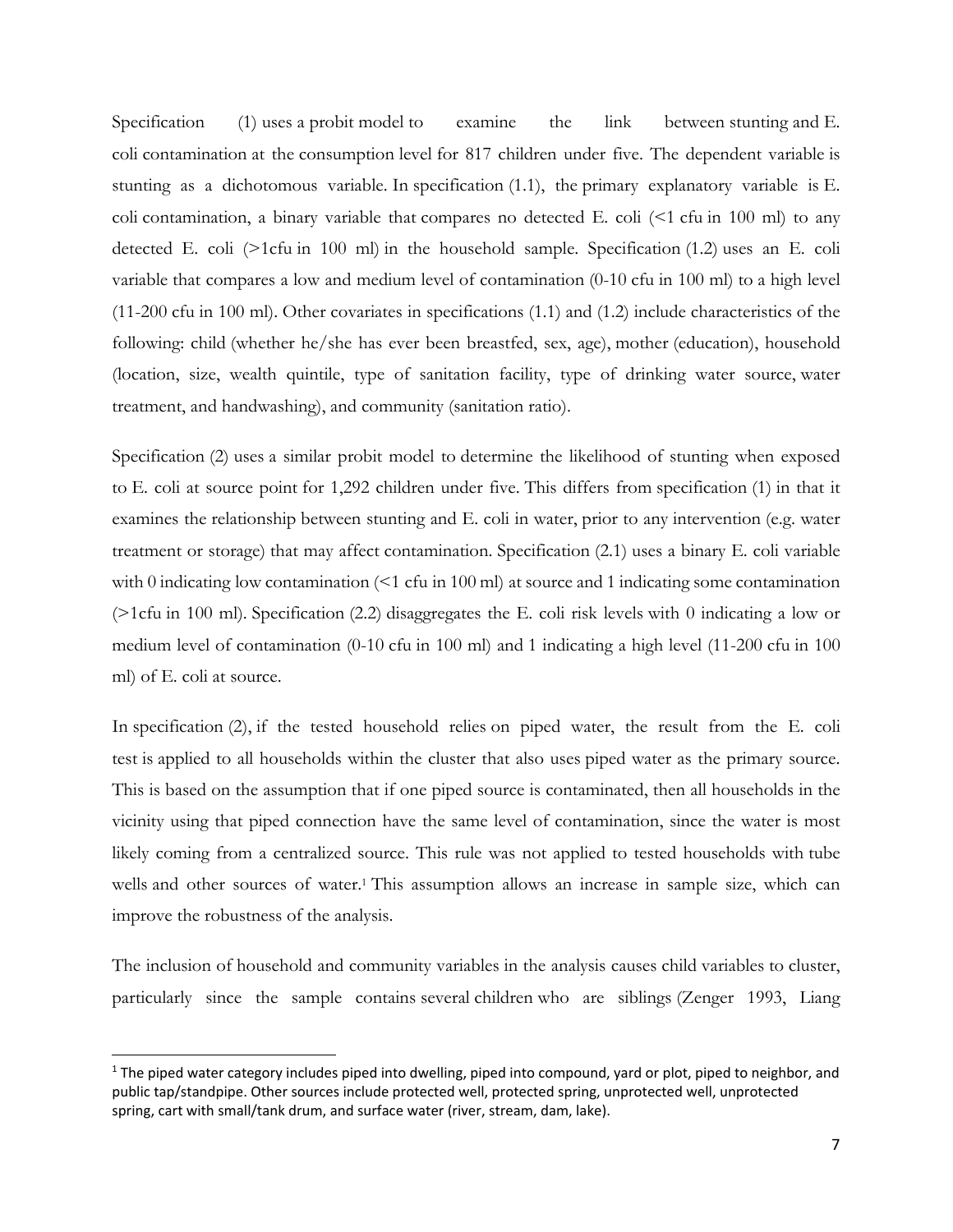and Zeger, 1993). Thus, standard errors are corrected using the Huber and White matrix for villagelevel clustering.

# 4. Results **4.1 Descriptive Statistics**

Table 1 shows the weighted mean values of the variables in specification (1). About 42 percent of the children in the sample are stunted which is slightly higher than the most recent estimate of the national rate of 36 percent from 2014. About 43 percent of the households use water that is contaminated at the source point, while 62 percent are contaminated at the household point. This is indicative that child, maternal and household characteristics influence contamination between collection at source and consumption at the household points.

When disaggregated by type of water source, E. coli contamination at both source and household points is higher in piped water and other sources compared to tube wells (Annex Figure 1). Among households with piped water, there is little difference in E. coli contamination between collection points. This indicates that E. coli at source is a significant determinant of contamination at the household point when the primary source of drinking water is piped water.

There is a substantial increase in contamination from 40 percent at the source to 61 percent at the household point when tube wells are the main source of drinking water. Again, the difference in contamination between collection points can be attributed to child, maternal, and household characteristics instead of source contamination.

Household water treatment is one way to reduce the level of contamination between collection points. However, among users of piped and tubewells that reported treating water, contamination did not significantly decrease from source to consumption point. It should be noted that the portion of households that treat water is too small (4 percent) to make a conclusive statement on its impact on E. coli contamination and thus, stunting too.

Piped water is more prevalent in urban areas (20%) compared to rural areas (2%). In rural areas, the majority (93 percent) of the households use tubewells. When disaggregated by risk levels, urban households are twice as likely to have very high levels of E. coli (>100 cfu in 100 ml) compared to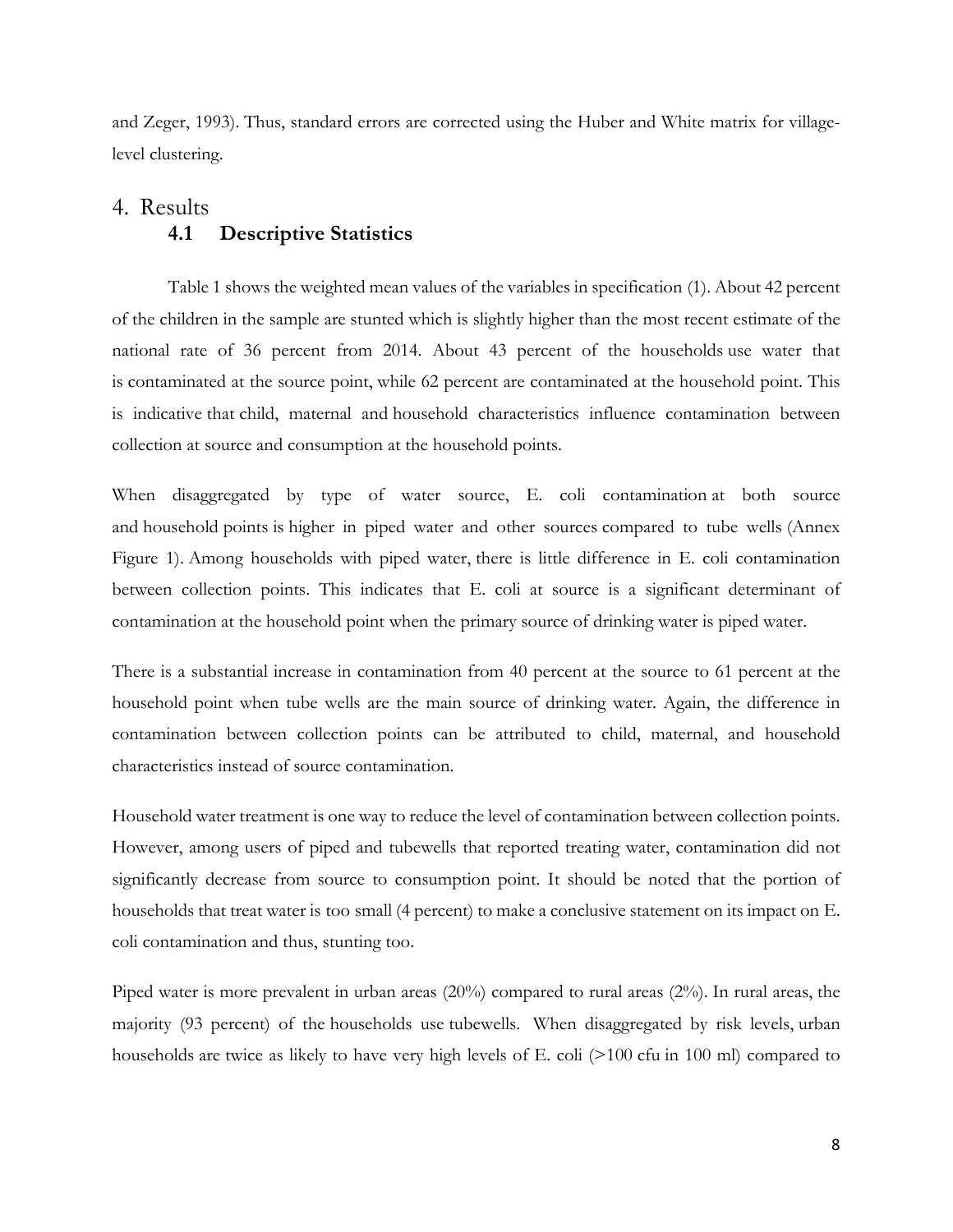rural areas (Figure 2). The difference is greater when comparing E. coli at source point in urban versus rural areas (Annex 2).

| Category                       | Variable                               | <b>Type</b> | Obs | Mean  | Std. Dev. |
|--------------------------------|----------------------------------------|-------------|-----|-------|-----------|
| Outcome                        | Stunting                               | Dummy       | 816 | 0.42  | 0.49      |
| E. Coli Contamination          | High E. Coli Cont. at HH Point         | Dummy       | 816 | 0.39  | 0.49      |
|                                | Some E. Coli Cont. at HH Point         | Dummy       | 816 | 0.62  | 0.48      |
|                                | High E. Coli Cont. at Source Point     | Dummy       | 816 | 0.18  | 0.39      |
|                                | Some E. Coli Cont. at Source Point     | Dummy       | 816 | 0.43  | 0.49      |
| <b>Water Treatment</b>         | Household Practices Appropriate        |             |     |       |           |
| Practices                      | <b>Water Treatment</b>                 | Dummy       | 816 | 0.06  | 0.23      |
| <b>Water Source</b>            | <b>Water Sources (Household Point)</b> |             |     |       |           |
|                                | <b>Unimproved Water Sources</b>        | Dummy       | 816 | 0.01  | 0.14      |
|                                | <b>Improved Sources; Tube Wells</b>    | Dummy       | 816 | 0.91  | 0.29      |
|                                | <b>Improved Sources; Piped Water</b>   | Dummy       | 816 | 0.08  | 0.26      |
| <b>Child's Characteristics</b> | Child's Age                            | Continuous  | 816 | 29.79 | 17.53     |
|                                | Child's Age (log)                      | Continuous  | 816 | 3.08  | 0.98      |
|                                | Child's Age Squared (log)              | Continuous  | 816 | 6.16  | 1.96      |
|                                | <b>Female Child</b>                    | Dummy       | 816 | 0.47  | 0.50      |
|                                | <b>Child Ever Breastfed</b>            | Dummy       | 816 | 0.99  | 0.12      |
| Mother's                       |                                        |             |     |       |           |
| Characteristics                | <b>Mother's Education</b>              |             |     |       |           |
|                                | <b>No Education</b>                    | Dummy       | 816 | 0.38  | 0.49      |
|                                | Primary or Some Secondary              | Dummy       | 816 | 0.52  | 0.50      |
|                                | Secondary or Higher                    | Dummy       | 816 | 0.10  | 0.30      |
| Community                      | <b>Community Improved Sanitation</b>   |             |     |       |           |
| Characteristics                | Ratio                                  | Continuous  | 816 | 0.51  | 0.23      |
| <b>HH Characteristics</b>      | <b>Sanitation Status</b>               |             |     |       |           |
|                                | <b>Unimproved Sanitation</b>           | Dummy       | 816 | 0.23  | 0.42      |
|                                | <b>Improved Sanitation; Shared</b>     | Dummy       | 816 | 0.24  | 0.42      |
|                                | <b>Improved Sanitation; Private</b>    | Dummy       | 816 | 0.53  | 0.50      |
|                                | Household size                         | Continuous  | 816 | 5.37  | 1.93      |
|                                | Household Size (log)                   | Continuous  | 816 | 1.62  | 0.34      |
|                                | Urban Household                        | Dummy       | 816 | 0.19  | 0.39      |
|                                | <b>Wealth Quintile</b>                 |             |     |       |           |
|                                | <b>First Quintile</b>                  | Dummy       | 816 | 0.23  | 0.42      |
|                                | <b>Second Quintile</b>                 | Dummy       | 816 | 0.20  | 0.40      |
|                                | Middle Quintile                        | Dummy       | 816 | 0.18  | 0.38      |
|                                | <b>Fourth Quintile</b>                 | Dummy       | 816 | 0.21  | 0.41      |
|                                | <b>Richest Quintile</b>                | Dummy       | 816 | 0.18  | 0.38      |
|                                | Floor is made of Earth or Dung         | Dummy       | 816 | 0.74  | 0.44      |
|                                | Functioning handwashing stand          | Dummy       | 816 | 0.30  | 0.46      |
|                                | <b>Unsafe Disposal of Child Feces</b>  | Dummy       | 816 | 0.15  | 0.36      |
|                                |                                        |             |     |       |           |

**Table 1: Weighted sample mean values of variables in specification (1)**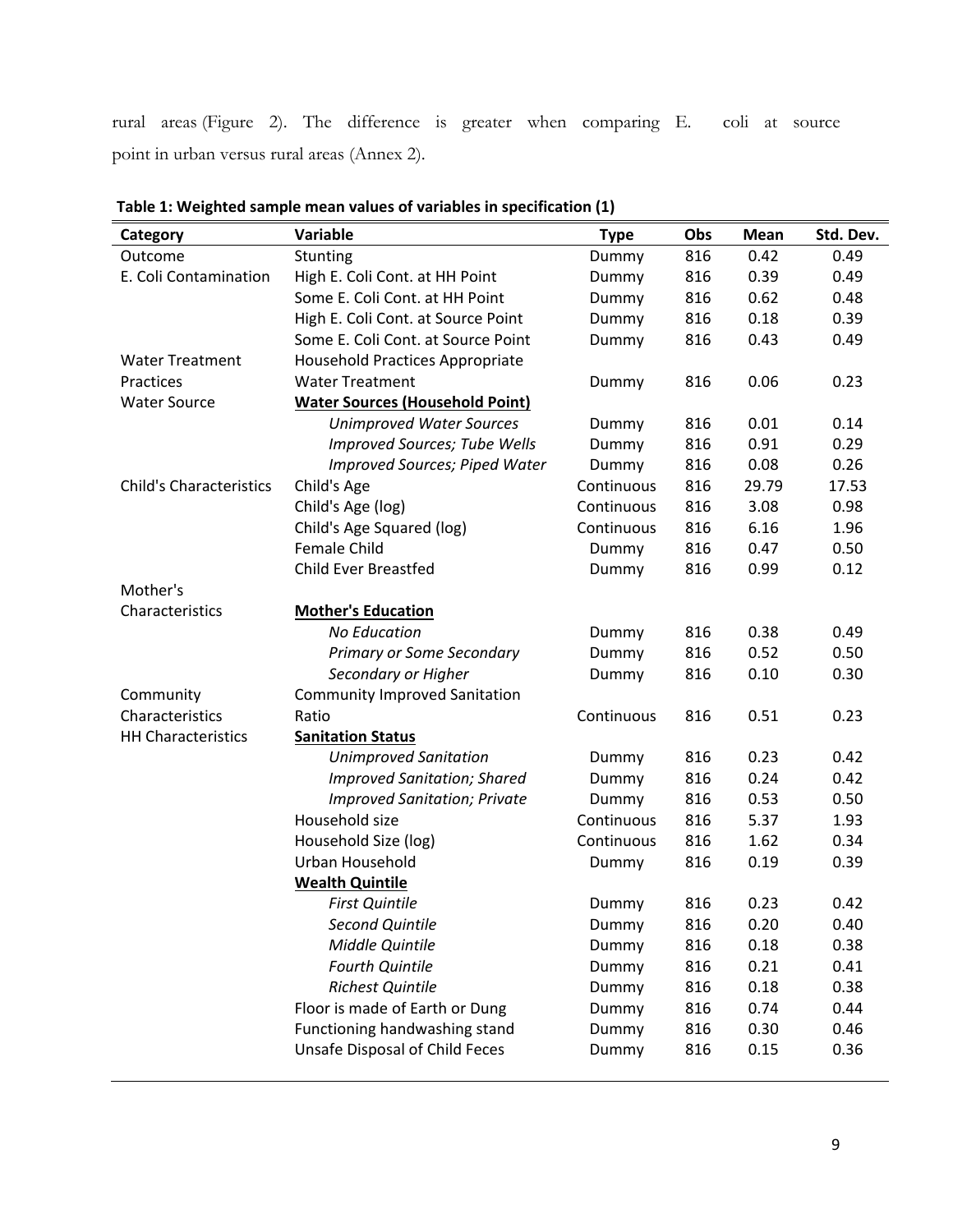Of the 816 children under five, 341 (42 percent) are stunted. Among the stunted children, 62 percent are exposed to E. coli in their drinking water, while 36 percent are stunted without any exposure. Annex Figure 3 shows that stunting rates are largely driven by E. coli contamination at the household point and not wealth, i.e., the difference in stunting rates between the bottom 40 and top 60 segments of the population is small.

Annex Figure 4 compares stunting rates and contamination in different age groups. Stunting is found to be most prevalent in the 24-60 month group, which includes children who are more likely to drink contaminated water than younger children who are exclusively breastfed. In addition, children in that age group are mobile and develop mouthing behavior that expose them to more pathogens (George et al 2015, Tulve 2002).

#### **4.2 Fecal contamination effects on nutrition**

Table 2 presents results from specification (1) which examines the likelihood of stunting in different age groups when exposed to E. coli contamination at the household point. In the 6-23 month group, contamination does not have a significant correlation with stunting. This could be because children at this age group are more likely to be exclusively breastfeeding. In this category, households with flooring that is made of earth and mother's education have the strongest association with stunting. In both (1.1a) and (1.2a), a child with a mother who completed secondary education is 27 percentage points less likely to be stunted compared to a child whose mother has no education. Children in this age group from households whose floor is made of earth are 26 percentage points more likely to be stunted. Children in this age group would have begun crawling and could have been exposed to contaminated soil within the household. As mentioned earlier, children in this age group are also known to inadvertently consume contaminated soil (e.g. geophagia) which in turn lead to higher risk of stunting (George et al 2015).

In the 24-60 month group, E. coli increases the likelihood of stunting by 13 percentage points, only when it is at a high risk level (1.2d). The significance of contamination in this age category can be attributed to the fact that children aged 24-60 months are more likely to drink water. Variables that have significant and negative associations with stunting include breastfeeding and being in the topmost wealth quintile. A child between 24 and 60 months who has been breastfed is over 27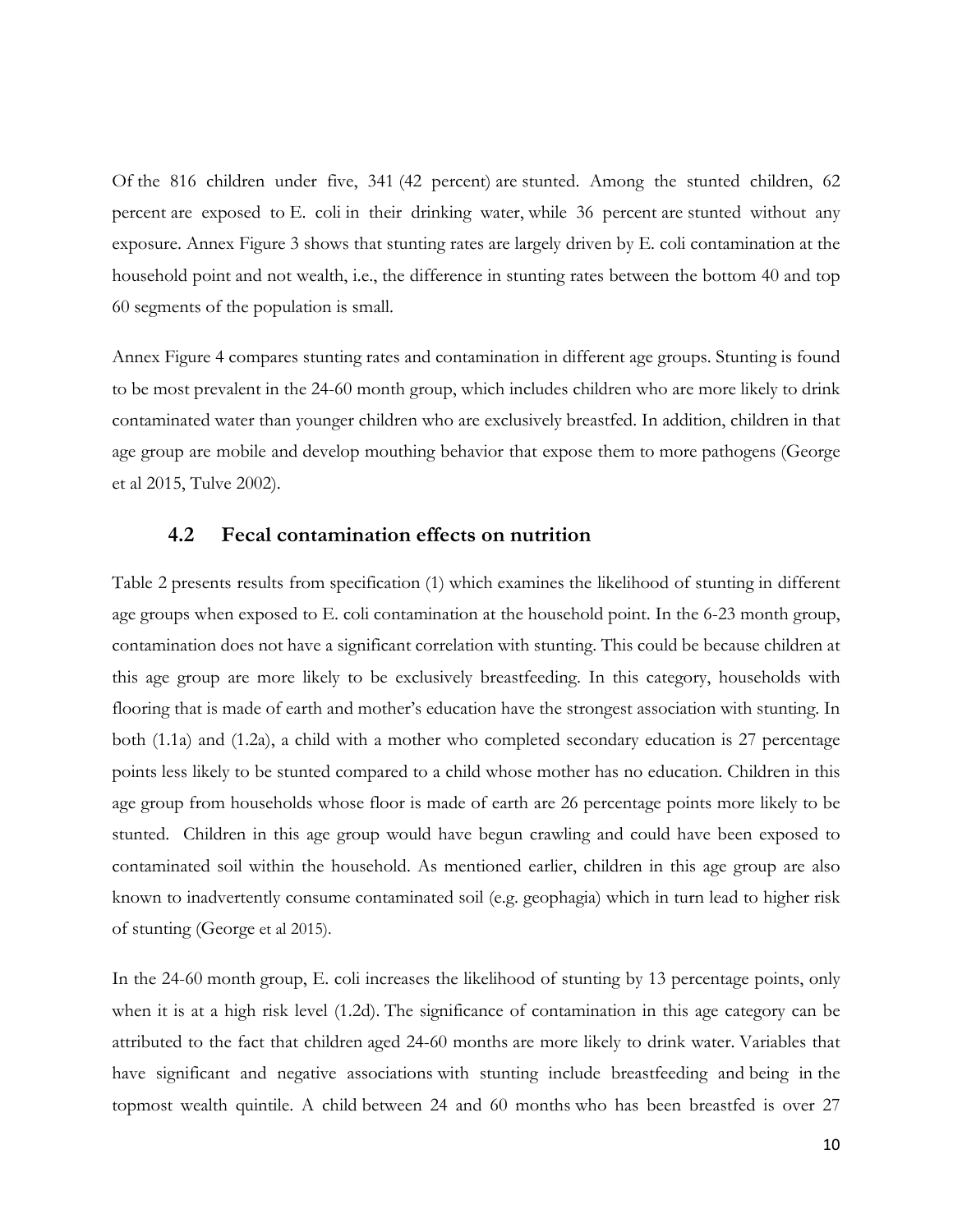percentage points less likely to be stunted than one who has not. Wealth reduces the probability of stunting by 26 percentage points, but only when the household is in the topmost quintile.

In the overall sample, a high level of E. coli at household point increases the probability of stunting by 6 percentage points (1.2d). Mother's completion of secondary education and breastfeeding significantly decrease the incidence of stunting by 13 and 28 percentage points, respectively. In addition, improved sanitation and water treatment have a strong correlation with lower stunting. Appropriate water treatment decreases the likelihood of stunting by around 22 percentage points while improved sanitation that is private lowers stunting by 11 percentage points. As discussed before, water treatment is not a common practice in Bangladesh and was not effective in reducing contamination in households that use piped water and tube wells. Here, the significance of water treatment might reflect a greater hygiene awareness, education level, or wealth in the household and not necessarily the effectiveness of the practice.

Table 3 shows results from specification (2) which examines the likelihood of stunting when exposed to E. coli at the source point. In the 24-60 month group, the likelihood of stunting increases from 6 percentage points (2.1d) to 10 percentage points (2.2d) when the contamination variable is redefined from some contamination to high contamination. Similarly, in the 0-60 month group, the incidence of stunting almost doubles from 5 percentage points in (2.1e) to 9 percentage points in (2.2e). Improved sanitation, mother's education and breastfeeding are strongly correlated with lower stunting for the 24-60 month group and the total sample. Mother's completion of secondary education has the highest correlation with an over 25 percentage point decrease in the likelihood of stunting.

In both specifications, exposure to high levels of E. coli, breastfeeding, being in the topmost quintile, improved sanitation, and mother's education have the most significant relationship with stunting for the 0-60 months age group. Being in the topmost wealth quintile is also significant in both specifications but only in the age group 23 to 60 months.

Annex Figures 6 and 7 present the predicted probabilities of stunting from specifications (1.1e) and (1.2e) as well as (2.1e) and (2.2e). The predicted probabilities show a consistent trend across all four specifications: children from the poorest quintile are most likely to be stunted if they are exposed to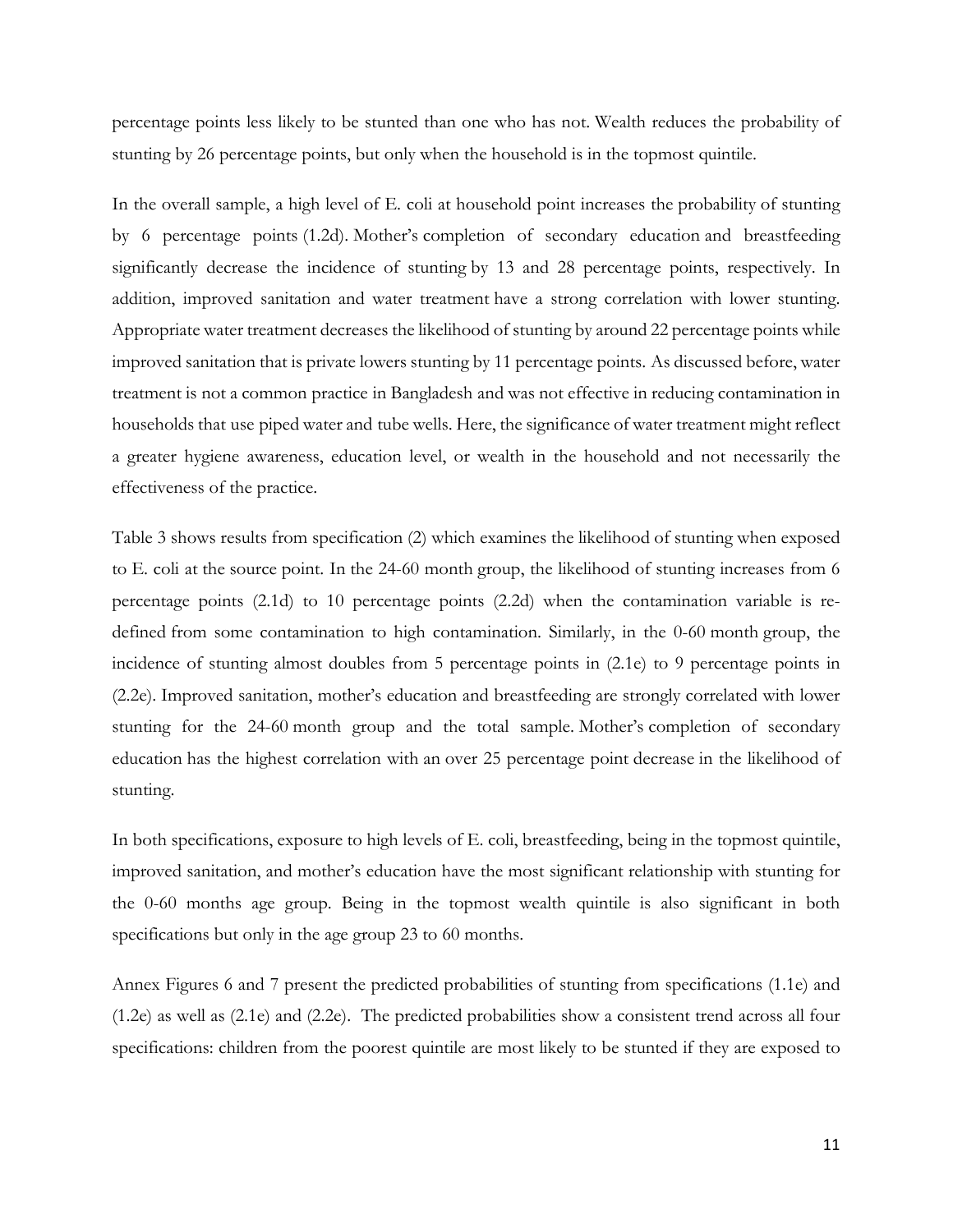E. coli contamination both at the household point or at the source point compared to children in the richest quintile who are exposed to E. coli contamination.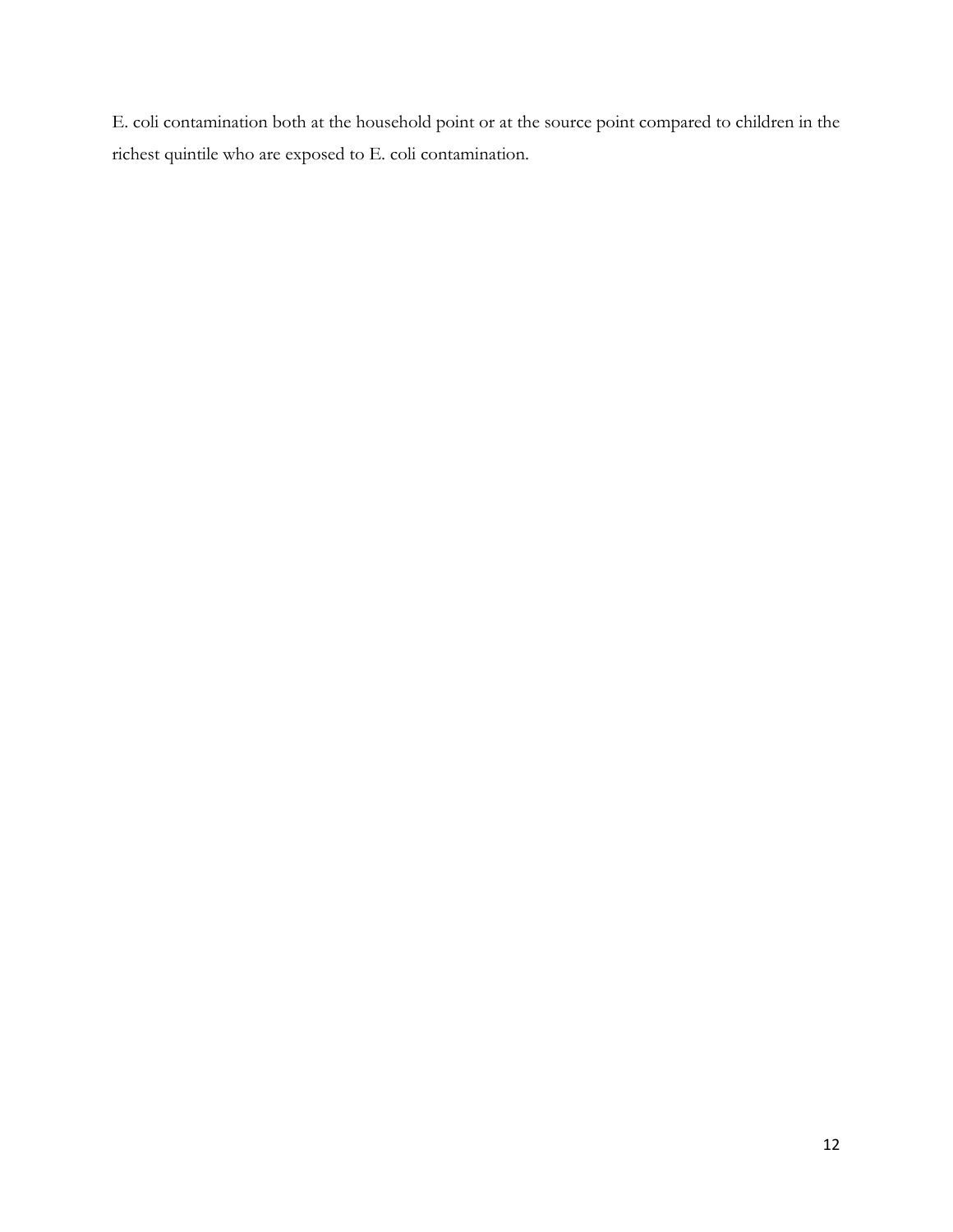| <b>Dependent Variable: Stunting</b>        |             | 6 to 23 months | 6 to 60 months |             | 12 to 60 months |             | 24 to 60 months |            | 0-60 months |             |
|--------------------------------------------|-------------|----------------|----------------|-------------|-----------------|-------------|-----------------|------------|-------------|-------------|
|                                            | (1.1a)      | (1.2a)         | (1.1b)         | (1.2b)      | (1.1c)          | (1.2c)      | (1.1d)          | (1.2d)     | (1.1e)      | (1.2e)      |
| High E. Coli Contamination at HH (=1)      |             | $-0.050$       |                | $0.064*$    |                 | $0.069*$    |                 | $0.125***$ |             | $0.062*$    |
|                                            |             | (0.059)        |                | (0.037)     |                 | (0.039)     |                 | (0.045)    |             | (0.035)     |
| Some E. Coli Contamination at HH (=1)      | $-0.032$    |                | $-0.002$       |             | $-0.007$        |             | 0.010           |            | $-0.001$    |             |
|                                            | (0.060)     |                | (0.036)        |             | (0.038)         |             | (0.044)         |            | (0.035)     |             |
| Appropriate water treatment (=1)           | $-0.236**$  | $-0.233**$     | $-0.212**$     | $-0.208**$  | $-0.207**$      | $-0.202**$  | $-0.188$        | $-0.173$   | $-0.219***$ | $-0.217***$ |
|                                            | (0.110)     | (0.112)        | (0.086)        | (0.085)     | (0.095)         | (0.094)     | (0.120)         | (0.119)    | (0.079)     | (0.079)     |
| <b>Water Sources</b>                       |             |                |                |             |                 |             |                 |            |             |             |
| <b>Tube Wells</b>                          | $-0.181$    | $-0.195$       | $-0.093$       | $-0.060$    | $-0.092$        | $-0.056$    | $-0.055$        | 0.011      | $-0.112$    | $-0.083$    |
|                                            | (0.188)     | (0.188)        | (0.096)        | (0.099)     | (0.099)         | (0.102)     | (0.112)         | (0.115)    | (0.085)     | (0.087)     |
| <b>Piped Systems</b>                       | $-0.114$    | $-0.110$       | 0.064          | 0.087       | 0.083           | 0.109       | 0.106           | 0.159      | 0.011       | 0.033       |
|                                            | (0.267)     | (0.268)        | (0.135)        | (0.136)     | (0.137)         | (0.139)     | (0.152)         | (0.155)    | (0.127)     | (0.127)     |
| (baseline: Unimproved Water)               |             |                |                |             |                 |             |                 |            |             |             |
| Log of Child Age                           | $-1.559$    | $-1.529$       | $1.368***$     | $1.401***$  | $2.306***$      | $2.357***$  | $-0.550$        | $-0.079$   | $0.174**$   | $0.182**$   |
|                                            | (1.099)     | (1.099)        | (0.332)        | (0.330)     | (0.628)         | (0.629)     | (2.390)         | (2.378)    | (0.082)     | (0.082)     |
| Log of Child Age Squared                   | $0.370*$    | $0.363*$       | $-0.210***$    | $-0.215***$ | $-0.348***$     | $-0.356***$ | 0.047           | $-0.016$   | $-0.021$    | $-0.022$    |
|                                            | (0.217)     | (0.217)        | (0.053)        | (0.053)     | (0.094)         | (0.094)     | (0.326)         | (0.325)    | (0.016)     | (0.016)     |
| Female Child (=1)                          | 0.024       | 0.027          | 0.021          | 0.021       | 0.016           | 0.017       | 0.019           | 0.020      | 0.013       | 0.013       |
|                                            | (0.058)     | (0.058)        | (0.035)        | (0.035)     | (0.037)         | (0.037)     | (0.044)         | (0.043)    | (0.033)     | (0.033)     |
| Child was ever breastfed (=1)              | $-0.023$    | $-0.023$       | $-0.297***$    | $-0.301***$ | $-0.301***$     | $-0.308***$ | $-0.273**$      | $-0.282**$ | $-0.281**$  | $-0.284**$  |
|                                            | (0.217)     | (0.211)        | (0.105)        | (0.104)     | (0.108)         | (0.107)     | (0.115)         | (0.114)    | (0.112)     | (0.111)     |
| <b>Mother's Education</b>                  |             |                |                |             |                 |             |                 |            |             |             |
| <b>Primary Education</b>                   | $-0.037$    | $-0.033$       | $-0.038$       | $-0.037$    | $-0.046$        | $-0.043$    | $-0.049$        | $-0.042$   | $-0.039$    | $-0.037$    |
|                                            | (0.066)     | (0.066)        | (0.040)        | (0.040)     | (0.043)         | (0.043)     | (0.049)         | (0.048)    | (0.038)     | (0.038)     |
| Secondary Education or Higher              | $-0.272***$ | $-0.274***$    | $-0.146**$     | $-0.145**$  | $-0.134*$       | $-0.133*$   | $-0.078$        | $-0.077$   | $-0.135*$   | $-0.132*$   |
|                                            | (0.102)     | (0.101)        | (0.072)        | (0.071)     | (0.078)         | (0.078)     | (0.093)         | (0.091)    | (0.070)     | (0.070)     |
| (baseline: No Education)                   |             |                |                |             |                 |             |                 |            |             |             |
| <b>Community Improved Sanitation Ratio</b> | $-0.065$    | $-0.048$       | 0.084          | 0.079       | 0.090           | 0.085       | 0.112           | 0.111      | 0.104       | 0.103       |
|                                            | (0.158)     | (0.159)        | (0.093)        | (0.092)     | (0.098)         | (0.097)     | (0.112)         | (0.111)    | (0.087)     | (0.086)     |

Table 2: Specification 1 – Correlates of stunting with exposure to E. Coli contamination at household point (N=816 children)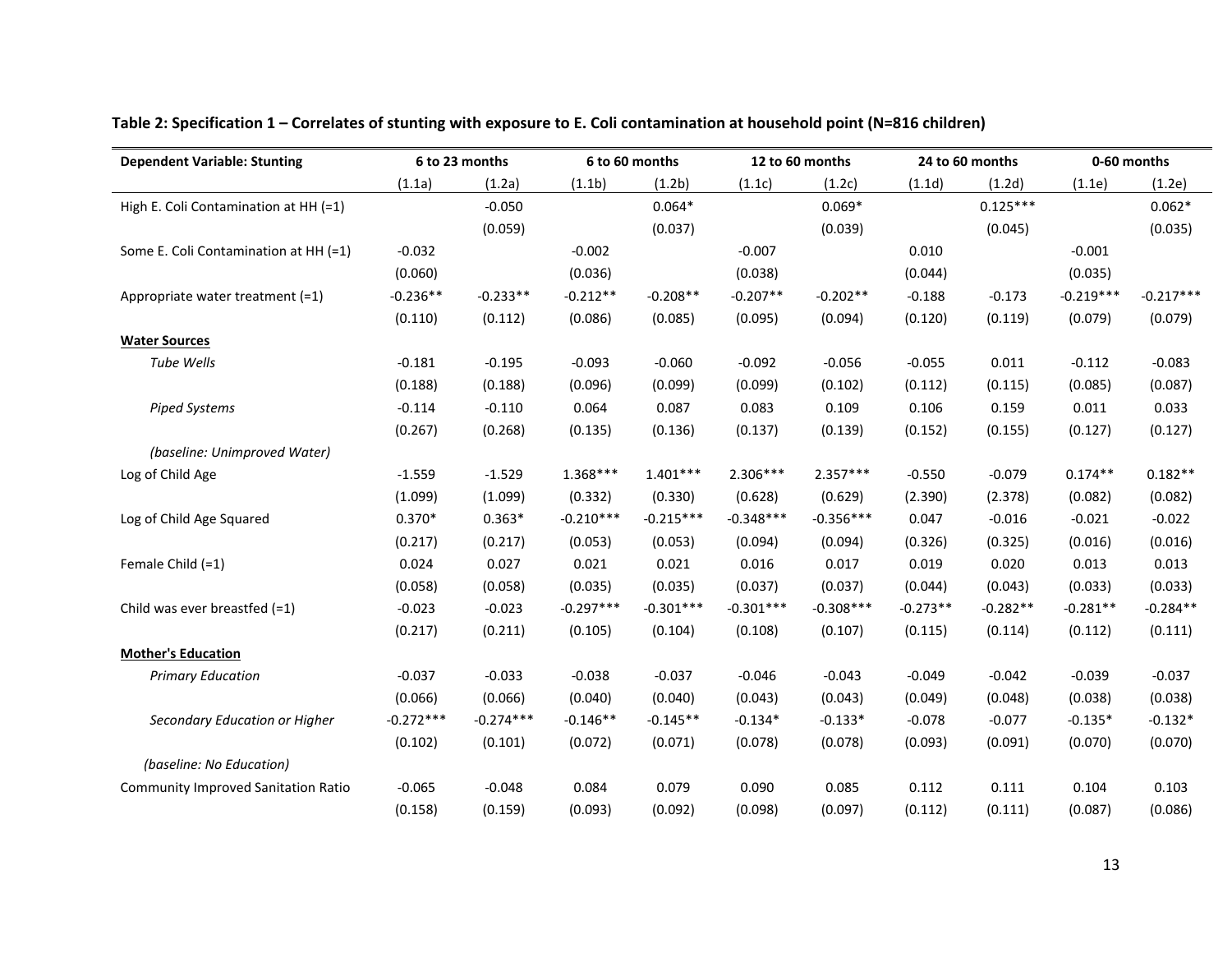| <b>Sanitation Status</b>               |            |            |           |           |            |            |             |                          |            |            |
|----------------------------------------|------------|------------|-----------|-----------|------------|------------|-------------|--------------------------|------------|------------|
| <b>Improved Sanitation, Shared</b>     | $-0.098$   | $-0.096$   | $-0.090*$ | $-0.092*$ | $-0.118**$ | $-0.118**$ | $-0.088$    | $-0.091$                 | $-0.079$   | $-0.080$   |
|                                        | (0.086)    | (0.086)    | (0.053)   | (0.053)   | (0.056)    | (0.056)    | (0.065)     | (0.064)                  | (0.050)    | (0.050)    |
| <b>Improved Sanitation, Private</b>    | $-0.159**$ | $-0.158**$ | $-0.099*$ | $-0.096*$ | $-0.113**$ | $-0.109**$ | $-0.073$    | $-0.067$                 | $-0.112**$ | $-0.109**$ |
|                                        | (0.077)    | (0.077)    | (0.051)   | (0.051)   | (0.055)    | (0.055)    | (0.064)     | (0.063)                  | (0.049)    | (0.049)    |
| (baseline: Unimproved Sanitation)      |            |            |           |           |            |            |             |                          |            |            |
| Log Household Size                     | $-0.138$   | $-0.137$   | $-0.067$  | $-0.073$  | $-0.040$   | $-0.045$   | $-0.038$    | $-0.051$                 | $-0.035$   | $-0.041$   |
|                                        | (0.101)    | (0.101)    | (0.057)   | (0.057)   | (0.060)    | (0.060)    | (0.071)     | (0.070)                  | (0.054)    | (0.054)    |
| Household in Urban Areas (=1)          | $-0.125$   | $-0.128$   | $-0.018$  | $-0.023$  | $-0.005$   | $-0.011$   | 0.022       | 0.013                    | $-0.012$   | $-0.015$   |
|                                        | (0.095)    | (0.095)    | (0.056)   | (0.056)   | (0.058)    | (0.058)    | (0.066)     | (0.066)                  | (0.053)    | (0.053)    |
| <b>Wealth Index</b>                    |            |            |           |           |            |            |             |                          |            |            |
| Second Quintile                        | 0.005      | 0.007      | $-0.041$  | $-0.046$  | $-0.055$   | $-0.060$   | $-0.077$    | $-0.085$                 | $-0.011$   | $-0.014$   |
|                                        | (0.078)    | (0.078)    | (0.053)   | (0.053)   | (0.056)    | (0.056)    | (0.066)     | (0.066)                  | (0.050)    | (0.050)    |
| <b>Third Quintile</b>                  | $-0.041$   | $-0.041$   | $-0.005$  | $-0.008$  | $-0.011$   | $-0.017$   | 0.033       | 0.029                    | 0.009      | 0.006      |
|                                        | (0.084)    | (0.083)    | (0.055)   | (0.055)   | (0.059)    | (0.059)    | (0.068)     | (0.067)                  | (0.052)    | (0.052)    |
| <b>Fourth Quintile</b>                 | $-0.018$   | $-0.021$   | $-0.045$  | $-0.049$  | $-0.032$   | $-0.038$   | $-0.040$    | $-0.053$                 | $-0.034$   | $-0.037$   |
|                                        | (0.090)    | (0.090)    | (0.061)   | (0.061)   | (0.065)    | (0.064)    | (0.075)     | (0.074)                  | (0.058)    | (0.058)    |
| <b>Richest Quintile</b>                | 0.205      | 0.199      | $-0.155*$ | $-0.159*$ | $-0.169*$  | $-0.175**$ | $-0.278***$ | $-0.287***$              | $-0.129$   | $-0.133*$  |
|                                        | (0.136)    | (0.135)    | (0.082)   | (0.082)   | (0.087)    | (0.087)    | (0.093)     | (0.091)                  | (0.079)    | (0.079)    |
| (baseline: First Quintile)             |            |            |           |           |            |            |             |                          |            |            |
| HH's Floor is made of Earth, Dung (=1) | $0.262***$ | $0.260***$ | $0.141**$ | $0.139**$ | $0.162***$ | $0.158***$ | $0.114*$    | 0.107                    | $0.124**$  | $0.122**$  |
|                                        | (0.089)    | (0.089)    | (0.060)   | (0.060)   | (0.060)    | (0.060)    | (0.068)     | (0.067)                  | (0.056)    | (0.056)    |
| Functioning Handwashing Station (=1)   | $-0.020$   | $-0.018$   | $-0.028$  | $-0.032$  | $-0.005$   | $-0.011$   | $-0.010$    | $-0.019$                 | $-0.029$   | $-0.033$   |
|                                        | (0.061)    | (0.061)    | (0.039)   | (0.039)   | (0.042)    | (0.042)    | (0.050)     | (0.050)                  | (0.037)    | (0.037)    |
| Unsafe Disposal of Child Feces (=1)    | $-0.052$   | $-0.049$   | 0.002     | $-0.003$  | 0.020      | 0.013      | 0.063       | 0.062                    | 0.027      | 0.025      |
|                                        | (0.064)    | (0.064)    | (0.054)   | (0.054)   | (0.060)    | (0.061)    | (0.085)     | (0.085)                  | (0.050)    | (0.050)    |
| <b>Observations</b>                    | 234        | 234        | 742       | 742       | 667        | 667        | 508         | 508                      | 816        | 816        |
| Pseudo R2                              | 0.181      | 0.182      | 0.0902    | 0.0932    | 0.0870     | 0.0904     | 0.0789      | 0.0898                   | 0.0810     | 0.0839     |
| <b>Model VIF</b>                       |            |            |           |           |            |            |             | $\overline{\phantom{a}}$ | 3.03       | 3.03       |
| <b>Goodness of Fit Test</b>            | 3.34       | 3.94       | 6.71      | 8.19      | 6.07       | 5.69       | 2.49        | 5.67                     | 5.42       | 9.32       |

Standard Errors are Robust Clustered at Household Level

\*\*\* p<0.01, \*\* p<0.05, \* p<0.1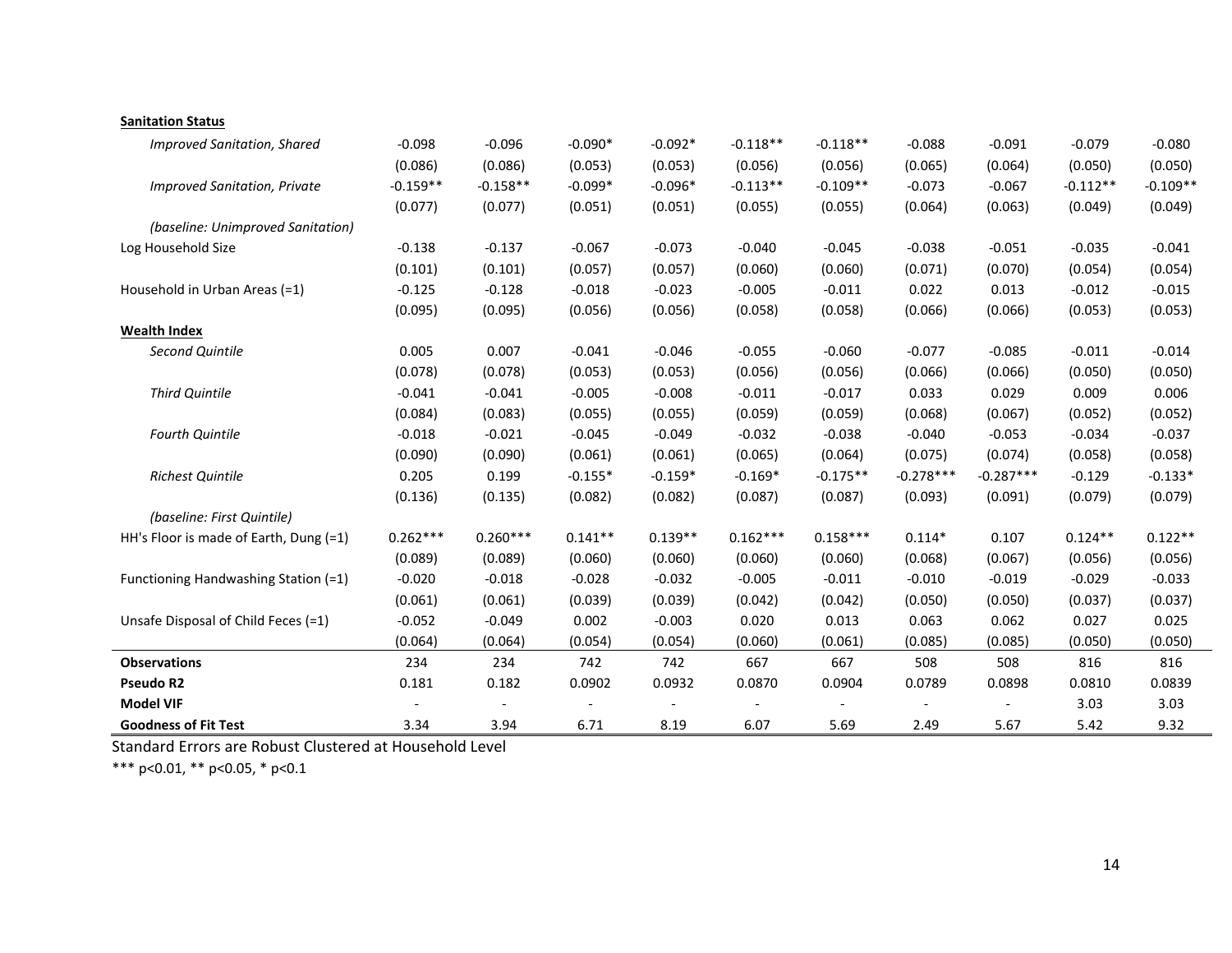| <b>Dependent Variable: Stunting</b>        |             | 6 to 23 months |             | 6 to 60 months |             | 12 to 60 months |             | 24 to 60 months |             | 0-60 months |  |
|--------------------------------------------|-------------|----------------|-------------|----------------|-------------|-----------------|-------------|-----------------|-------------|-------------|--|
|                                            | (2.1a)      | (2.2a)         | (2.1b)      | (2.2b)         | (2.1c)      | (2.2c)          | (2.2d)      | (2.2d)          | (2.1e)      | (2.2e)      |  |
| High E. Coli Contamination at Source (=1)  |             | 0.022          |             | $0.077**$      |             | $0.076**$       |             | $0.099**$       |             | $0.094***$  |  |
|                                            |             | (0.059)        |             | (0.035)        |             | (0.038)         |             | (0.047)         |             | (0.034)     |  |
| Some E. Coli Contamination at Source (=1)  | $-0.015$    |                | 0.046       |                | 0.043       |                 | $0.062*$    |                 | $0.051*$    |             |  |
|                                            | (0.048)     |                | (0.028)     |                | (0.030)     |                 | (0.036)     |                 | (0.027)     |             |  |
| Appropriate water treatment (=1)           | 0.091       | 0.082          | 0.009       | 0.003          | 0.020       | 0.012           | $-0.042$    | $-0.051$        | 0.010       | 0.000       |  |
|                                            | (0.077)     | (0.078)        | (0.052)     | (0.052)        | (0.056)     | (0.056)         | (0.066)     | (0.067)         | (0.051)     | (0.051)     |  |
| <b>Water Sources</b>                       |             |                |             |                |             |                 |             |                 |             |             |  |
| <b>Tube Wells</b>                          | $-0.071$    | $-0.053$       | $-0.002$    | 0.018          | $-0.008$    | 0.014           | 0.027       | 0.055           | $-0.024$    | 0.001       |  |
|                                            | (0.169)     | (0.168)        | (0.087)     | (0.088)        | (0.092)     | (0.093)         | (0.099)     | (0.101)         | (0.082)     | (0.083)     |  |
| <b>Piped Water</b>                         | $-0.083$    | $-0.067$       | 0.028       | 0.043          | 0.027       | 0.042           | 0.088       | 0.105           | $-0.005$    | 0.013       |  |
|                                            | (0.176)     | (0.175)        | (0.091)     | (0.091)        | (0.097)     | (0.097)         | (0.105)     | (0.105)         | (0.086)     | (0.086)     |  |
| (baseline: Unimproved Water)               |             |                |             |                |             |                 |             |                 |             |             |  |
| Log of Child Age                           | $-0.281$    | $-0.281$       | $1.419***$  | $1.433***$     | $2.043***$  | $2.066***$      | $-0.368$    | $-0.605$        | $0.144**$   | $0.151**$   |  |
|                                            | (0.836)     | (0.832)        | (0.261)     | (0.260)        | (0.508)     | (0.509)         | (1.837)     | (1.842)         | (0.068)     | (0.067)     |  |
| Log of Child Age Squared                   | 0.119       | 0.119          | $-0.216***$ | $-0.219***$    | $-0.308***$ | $-0.312***$     | 0.024       | 0.055           | $-0.015$    | $-0.017$    |  |
|                                            | (0.165)     | (0.164)        | (0.041)     | (0.041)        | (0.076)     | (0.076)         | (0.250)     | (0.251)         | (0.013)     | (0.013)     |  |
| Female Child (=1)                          | $-0.046$    | $-0.047$       | $-0.004$    | $-0.002$       | $-0.009$    | $-0.006$        | 0.015       | 0.017           | $-0.009$    | $-0.006$    |  |
|                                            | (0.047)     | (0.046)        | (0.026)     | (0.026)        | (0.028)     | (0.028)         | (0.033)     | (0.033)         | (0.025)     | (0.025)     |  |
| Child was ever breastfed $(=1)$            | $-0.082$    | $-0.088$       | $-0.191**$  | $-0.186**$     | $-0.201**$  | $-0.196**$      | $-0.223**$  | $-0.211**$      | $-0.214***$ | $-0.208**$  |  |
|                                            | (0.170)     | (0.170)        | (0.080)     | (0.081)        | (0.083)     | (0.083)         | (0.090)     | (0.093)         | (0.082)     | (0.083)     |  |
| <b>Mother's Education</b>                  |             |                |             |                |             |                 |             |                 |             |             |  |
| <b>Primary Education</b>                   | $-0.031$    | $-0.030$       | $-0.070**$  | $-0.072**$     | $-0.088**$  | $-0.090**$      | $-0.089**$  | $-0.093**$      | $-0.062*$   | $-0.064**$  |  |
|                                            | (0.057)     | (0.057)        | (0.034)     | (0.034)        | (0.037)     | (0.037)         | (0.042)     | (0.042)         | (0.032)     | (0.032)     |  |
| Secondary Education or Higher              | $-0.301***$ | $-0.297***$    | $-0.272***$ | $-0.271***$    | $-0.287***$ | $-0.286***$     | $-0.247***$ | $-0.246***$     | $-0.255***$ | $-0.253***$ |  |
|                                            | (0.064)     | (0.065)        | (0.046)     | (0.045)        | (0.050)     | (0.050)         | (0.060)     | (0.060)         | (0.044)     | (0.044)     |  |
| (baseline: No Education)                   |             |                |             |                |             |                 |             |                 |             |             |  |
| <b>Community Improved Sanitation Ratio</b> | $-0.077$    | $-0.073$       | 0.055       | 0.075          | 0.073       | 0.093           | 0.115       | $0.141*$        | 0.072       | 0.095       |  |
|                                            | (0.110)     | (0.111)        | (0.066)     | (0.066)        | (0.070)     | (0.071)         | (0.083)     | (0.085)         | (0.064)     | (0.064)     |  |

#### Table 3: Specification 2 – Correlates of stunting with exposure to E Coli contamination at source point (N=1292 children)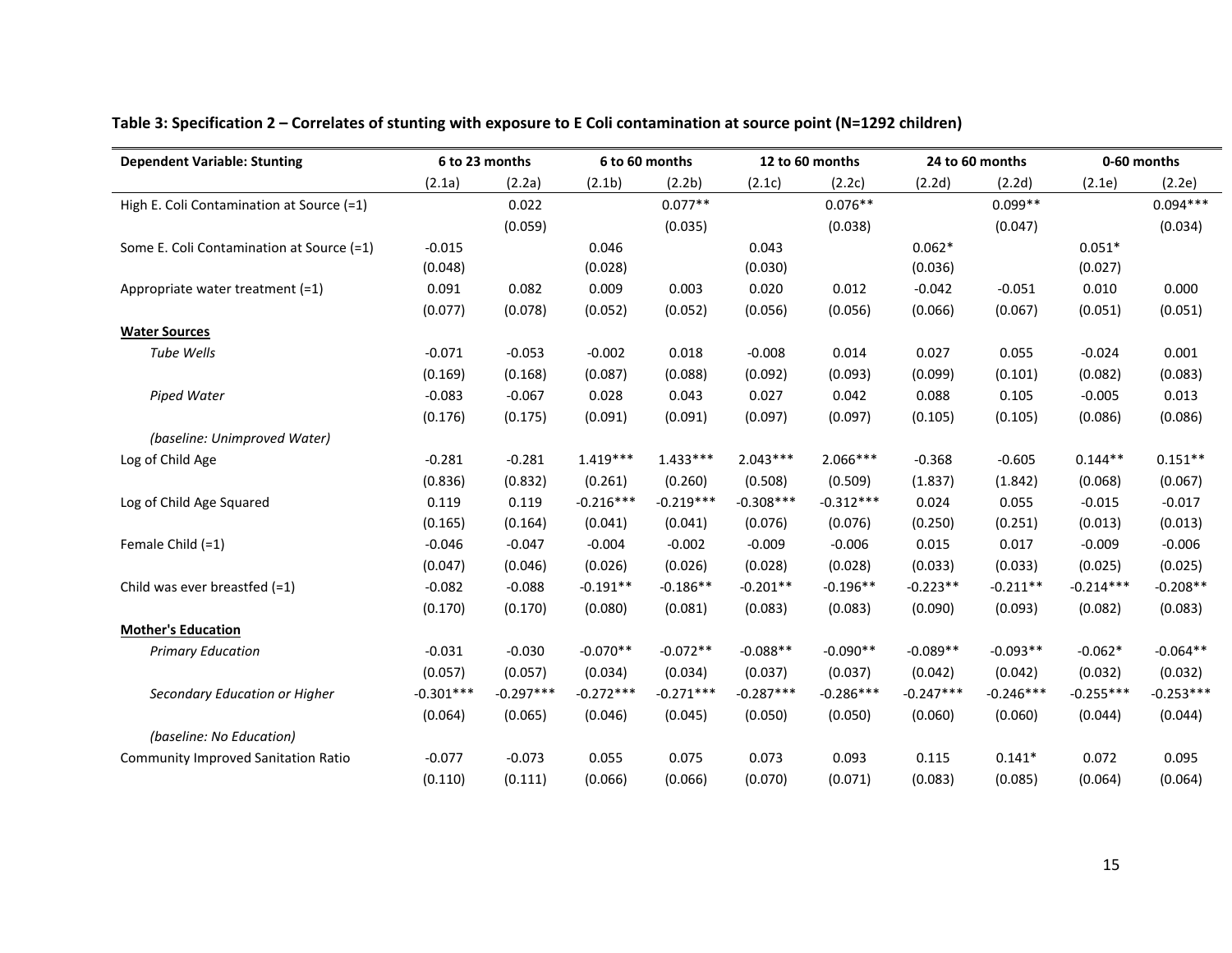| Standard                            | Errors                                         | are        | Robust     |                | Clustered      |             | at                       | Household                |                          | Level       |             |
|-------------------------------------|------------------------------------------------|------------|------------|----------------|----------------|-------------|--------------------------|--------------------------|--------------------------|-------------|-------------|
| <b>Goodness of Fit Test</b>         |                                                | $13.53*$   | 17.48*     | 1.66           | 2.54           | 4.28        | 10.63                    | 5.80                     | 8.97                     | 5.89        | 3.36        |
| <b>Model VIF</b>                    |                                                |            |            | $\blacksquare$ | $\blacksquare$ |             | $\overline{\phantom{a}}$ | $\overline{\phantom{a}}$ | $\overline{\phantom{a}}$ | 4.14        | 4.17        |
| <b>Pseudo R2</b>                    |                                                | 0.177      | 0.178      | 0.101          | 0.102          | 0.088       | 0.089                    | 0.094                    | 0.095                    | 0.085       | 0.088       |
| <b>Observations</b>                 |                                                | 372        | 372        | 1,185          | 1,185          | 1,069       | 1,069                    | 813                      | 813                      | 1,292       | 1,292       |
|                                     |                                                | (0.056)    | (0.056)    | (0.045)        | (0.045)        | (0.051)     | (0.051)                  | (0.070)                  | (0.070)                  | (0.042)     | (0.042)     |
| Unsafe Disposal of Child Feces (=1) |                                                | $-0.089$   | $-0.089$   | $-0.036$       | $-0.034$       | $-0.022$    | $-0.019$                 | 0.010                    | 0.015                    | $-0.012$    | $-0.008$    |
|                                     |                                                | (0.049)    | (0.049)    | (0.031)        | (0.031)        | (0.034)     | (0.034)                  | (0.041)                  | (0.040)                  | (0.030)     | (0.030)     |
|                                     | Functioning Handwashing Station (=1)           | $-0.048$   | $-0.050$   | 0.001          | $-0.001$       | 0.020       | 0.019                    | 0.030                    | 0.029                    | 0.006       | 0.003       |
|                                     |                                                | (0.078)    | (0.077)    | (0.047)        | (0.047)        | (0.051)     | (0.051)                  | (0.056)                  | (0.057)                  | (0.044)     | (0.044)     |
|                                     | HH's Floor is made of Earth, Dung (=1)         | 0.124      | $0.128*$   | $0.094**$      | $0.101**$      | $0.104**$   | $0.110**$                | 0.076                    | 0.084                    | $0.080*$    | $0.089**$   |
| (baseline: First Quintile)          |                                                |            |            |                |                |             |                          |                          |                          |             |             |
|                                     |                                                | (0.104)    | (0.105)    | (0.065)        | (0.064)        | (0.070)     | (0.069)                  | (0.078)                  | (0.077)                  | (0.061)     | (0.060)     |
| <b>Richest Quintile</b>             |                                                | 0.074      | 0.072      | $-0.099$       | $-0.095$       | $-0.098$    | $-0.092$                 | $-0.180**$               | $-0.171**$               | $-0.086$    | $-0.080$    |
|                                     |                                                | (0.081)    | (0.082)    | (0.052)        | (0.052)        | (0.055)     | (0.055)                  | (0.063)                  | (0.063)                  | (0.049)     | (0.048)     |
| <b>Fourth Quintile</b>              |                                                | $-0.070$   | $-0.071$   | $-0.047$       | $-0.044$       | $-0.029$    | $-0.026$                 | $-0.042$                 | $-0.036$                 | $-0.037$    | $-0.034$    |
|                                     |                                                | (0.074)    | (0.075)    | (0.049)        | (0.049)        | (0.053)     | (0.052)                  | (0.061)                  | (0.061)                  | (0.046)     | (0.045)     |
| <b>Third Quintile</b>               |                                                | $-0.096$   | $-0.100$   | $-0.036$       | $-0.037$       | $-0.029$    | $-0.030$                 | 0.014                    | 0.016                    | $-0.027$    | $-0.028$    |
|                                     |                                                | (0.073)    | (0.074)    | (0.046)        | (0.046)        | (0.050)     | (0.050)                  | (0.058)                  | (0.058)                  | (0.043)     | (0.043)     |
| Second Quintile                     | <b>Wealth Index (Excluding Floor Material)</b> | $-0.036$   | $-0.040$   | $-0.089*$      | $-0.086*$      | $-0.088*$   | $-0.085*$                | $-0.122**$               | $-0.116**$               | $-0.055$    | $-0.052$    |
|                                     |                                                | (0.060)    | (0.060)    | (0.038)        | (0.038)        | (0.041)     | (0.041)                  | (0.048)                  | (0.048)                  | (0.037)     | (0.037)     |
| Household in Urban Areas (=1)       |                                                | $-0.019$   | $-0.022$   | 0.027          | 0.022          | 0.044       | 0.039                    | 0.045                    | 0.039                    | 0.034       | 0.028       |
|                                     |                                                | (0.071)    | (0.070)    | (0.040)        | (0.040)        | (0.042)     | (0.042)                  | (0.051)                  | (0.051)                  | (0.038)     | (0.038)     |
|                                     | Log Number of Household Members                | $-0.167**$ | $-0.167**$ | $-0.045$       | $-0.048$       | $-0.030$    | $-0.033$                 | 0.009                    | 0.008                    | $-0.033$    | $-0.038$    |
|                                     | (baseline: Unimproved Sanitation)              |            |            |                |                |             |                          |                          |                          |             |             |
|                                     |                                                | (0.066)    | (0.067)    | (0.044)        | (0.044)        | (0.047)     | (0.047)                  | (0.055)                  | (0.055)                  | (0.042)     | (0.042)     |
|                                     | <b>Improved Sanitation, Private</b>            | $-0.136**$ | $-0.136**$ | $-0.130***$    | $-0.130***$    | $-0.141***$ | $-0.143***$              | $-0.124**$               | $-0.126**$               | $-0.137***$ | $-0.137***$ |
|                                     |                                                | (0.070)    | (0.070)    | (0.043)        | (0.043)        | (0.047)     | (0.047)                  | (0.055)                  | (0.055)                  | (0.041)     | (0.040)     |
|                                     | <b>Improved Sanitation, Shared</b>             | $-0.080$   | $-0.084$   | $-0.079*$      | $-0.074*$      | $-0.098**$  | $-0.095**$               | $-0.075$                 | $-0.070$                 | $-0.076*$   | $-0.071*$   |
| <b>Sanitation Status</b>            |                                                |            |            |                |                |             |                          |                          |                          |             |             |

\*\*\* p<0.01, \*\* p<0.05, \*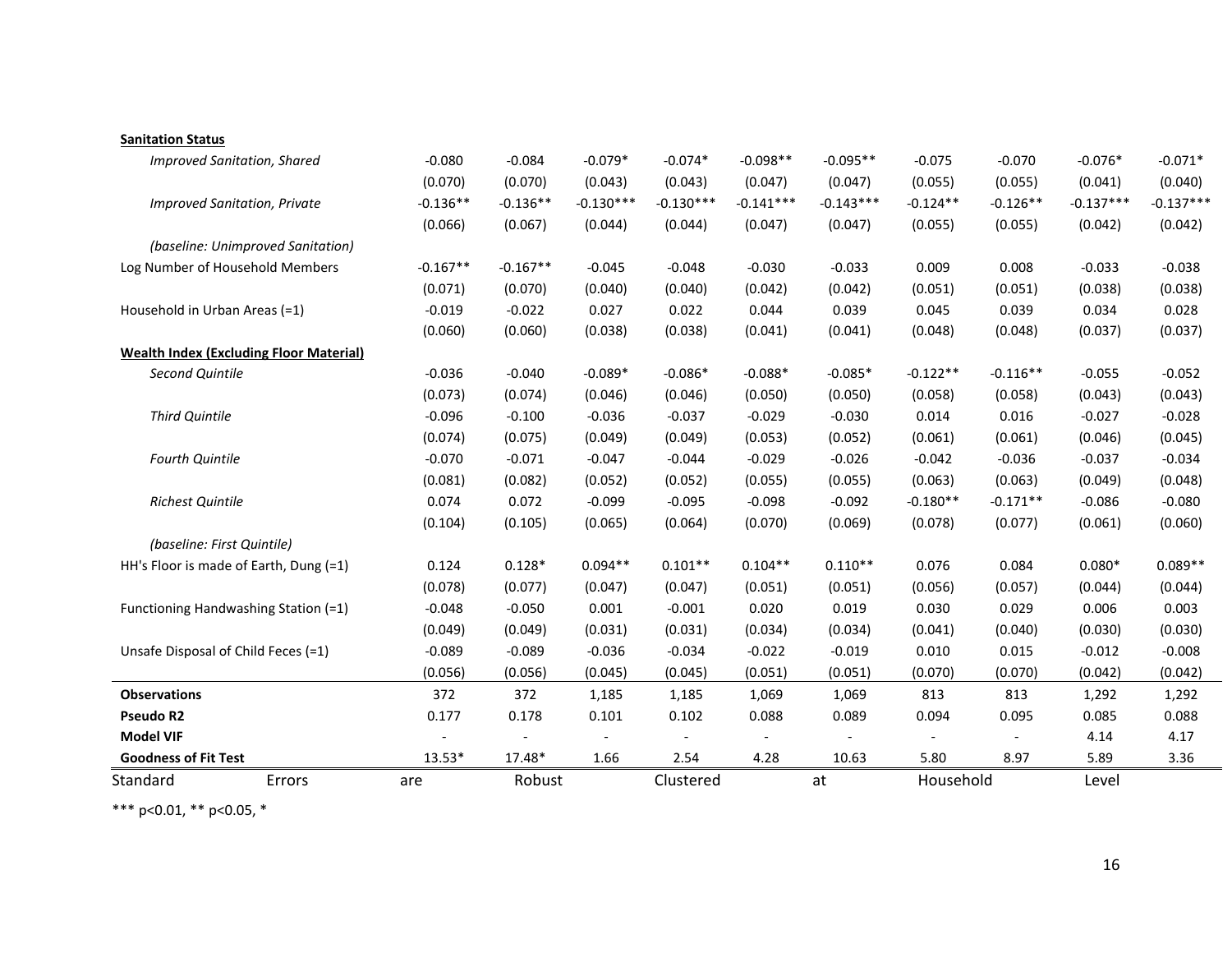#### **4.3 Robustness Checks**

#### *Coefficient Stability, E. Coli Contamination*

Annex Table 8 examines the robustness of the E. coli contamination coefficients found in specifications (1.2d), (I.2e), (2.2d) and (2.2e) following suggestions from Oster (2014) building on Altonji et al (2005) who previously developed a method to investigate the coefficients' sensitivity to potential omitted variable bias. The estimates produced in Annex 6 are calculated using the Stata module *psacalc* introduced in Oster (2014). Since the bounding method can only be implemented on linear models, linear probability model equivalents for each of the probit specifications found in (1.2d), (I.2e), (2.2d) & (2.2e) are estimated. The marginal effect, standard error and model R-squared (in square brackets) for each of the specification are reported in column (5).

First, as suggested by Oster (2014) we hypothetically increase each model's R-squared in column (5) by a factor of 2.2 and examine the changes on each of the model's coefficient. In other words, we are asking what would become of our coefficients of interest – E. coli contamination – if we include unobserved variables that increase the current R-squared by a factor of 2.2. If the coefficients estimated in column (5) (and by extension, column (2)) do not change signs or become zero, they are then considered to be robust to omitted variable bias.

The results are shown in columns (7) to (10). For all the specifications, the changes in the coefficients are not modest and not of concern. For example, if E. coli contamination is specified to be high at the household point, it reduces marginally from 13 percentage points to 12 percentage points for the age group 24-60 months and from 6 percentage points to 5 percentage points for the age group 0-60 months when we increase the model R-squared by a factor of 2.2. Furthermore, if E. coli contamination is specified to be high at the source point, the coefficients actually move away from zero for both age groups. This further indicates that the unobserved variables for these two specifications do not confound the effects of E. coli contamination at the source level. These coefficients were computed under the assumption that the unobservables were as important as the controlled variables already included in the model.

Column (11) presents the bias adjusted coefficients for each specification under the assumption that the unoservables are 1.5 times as important as the observables - a situation that is unlikely given that we have extensively included variables that have been found to be important predictors of both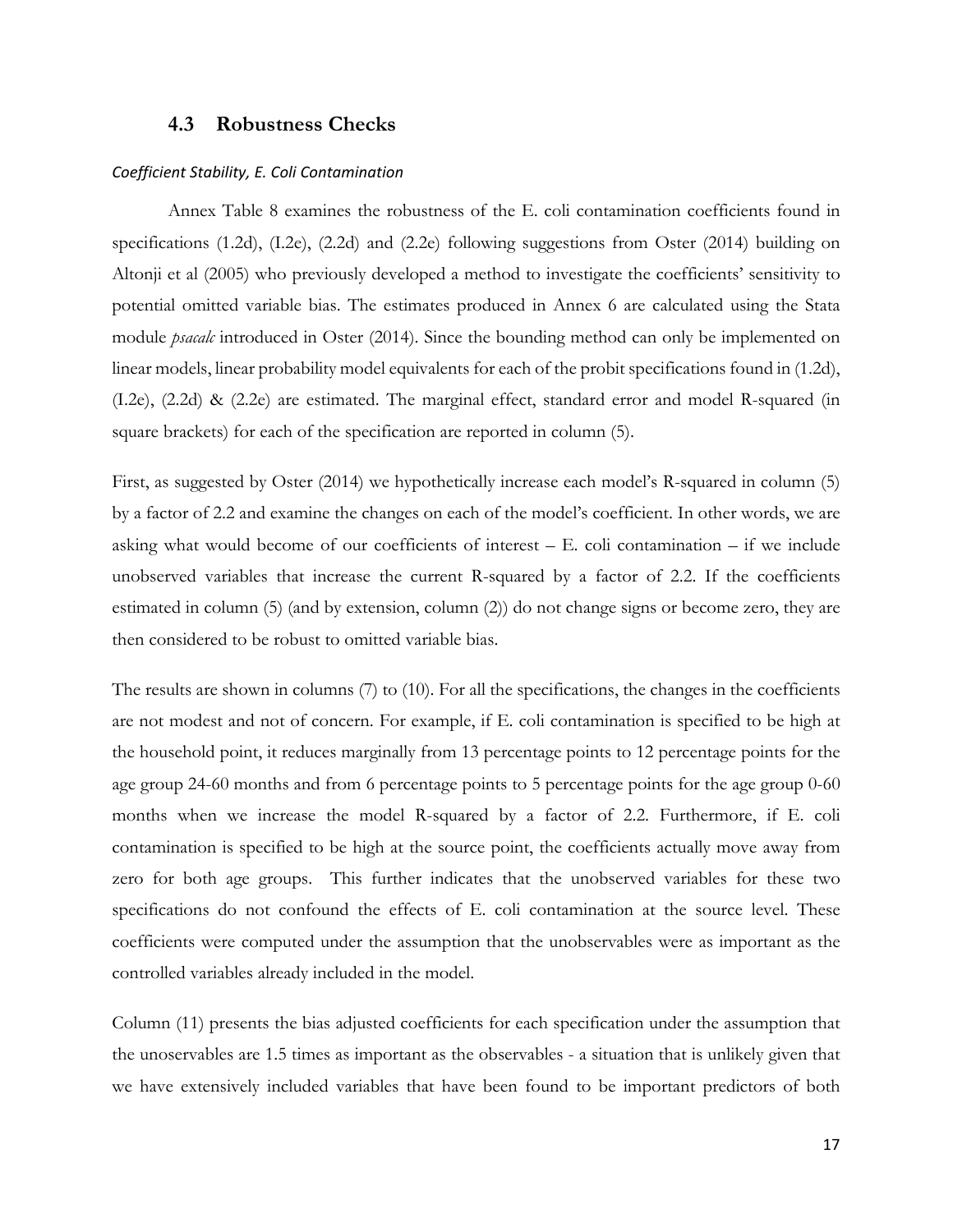stunting and water contamination. Still, the results do not pose any concern given that the adjusted coefficients under such assumption do not change sign or are reduced to zero, which further indicates that the coefficients are robust to omitted variable bias.

Second, as suggested by Altonji et al (2005), we compute the ratios of the impact of omitted variable(s) relative to the included controlled variables that are needed to fully explain away the effects of E. coli contamination on stunting for the specifications. The results in column (12) show that across all four specifications, it appears that the unobserved variables must be at least 5 times as important for the outcome than the included control variables to fully explain away the effects of E. coli contamination. This is a strong indication that it is very unlikely that this analysis has missed including important unobserved variable(s). The negative signs reported here simply imply that the unobservables would be negatively correlated to the controlled variables at the same time.

#### *Coefficient Sensitivity to Selection Bias*

One concern in moving from specification (1) to specification (2) is whether the observed changes in the significance among other controlled variables, if any, are in fact driven by the increased number of observations or by extension, the disproportionate selection to having missing household E. coli contamination measurement. This is important because any significant degree of selection could yield in a selection bias in the resulting estimations through specifications (1) and (2) earlier. Annex Tables 7 and 8 address this.

Annex Table 7 investigates the potential selection among the observations that have missing household E. coli contamination measurement. Households that practice appropriate water treatment are significantly more likely to have a missing household E. coli contamination measurement and household whose floor is made of earth is significantly less likely to have a missing household E. coli contamination measurement. This is concerning given the fact that both variables are found to be significantly correlated to stunting as discussed earlier. While urban households as well as households in the richest quintile are also more likely to have missing household E. coli contamination measurements, those are not of concern since both variables are not found to be correlated with incidences of stunting among children especially in the 0-60 month group.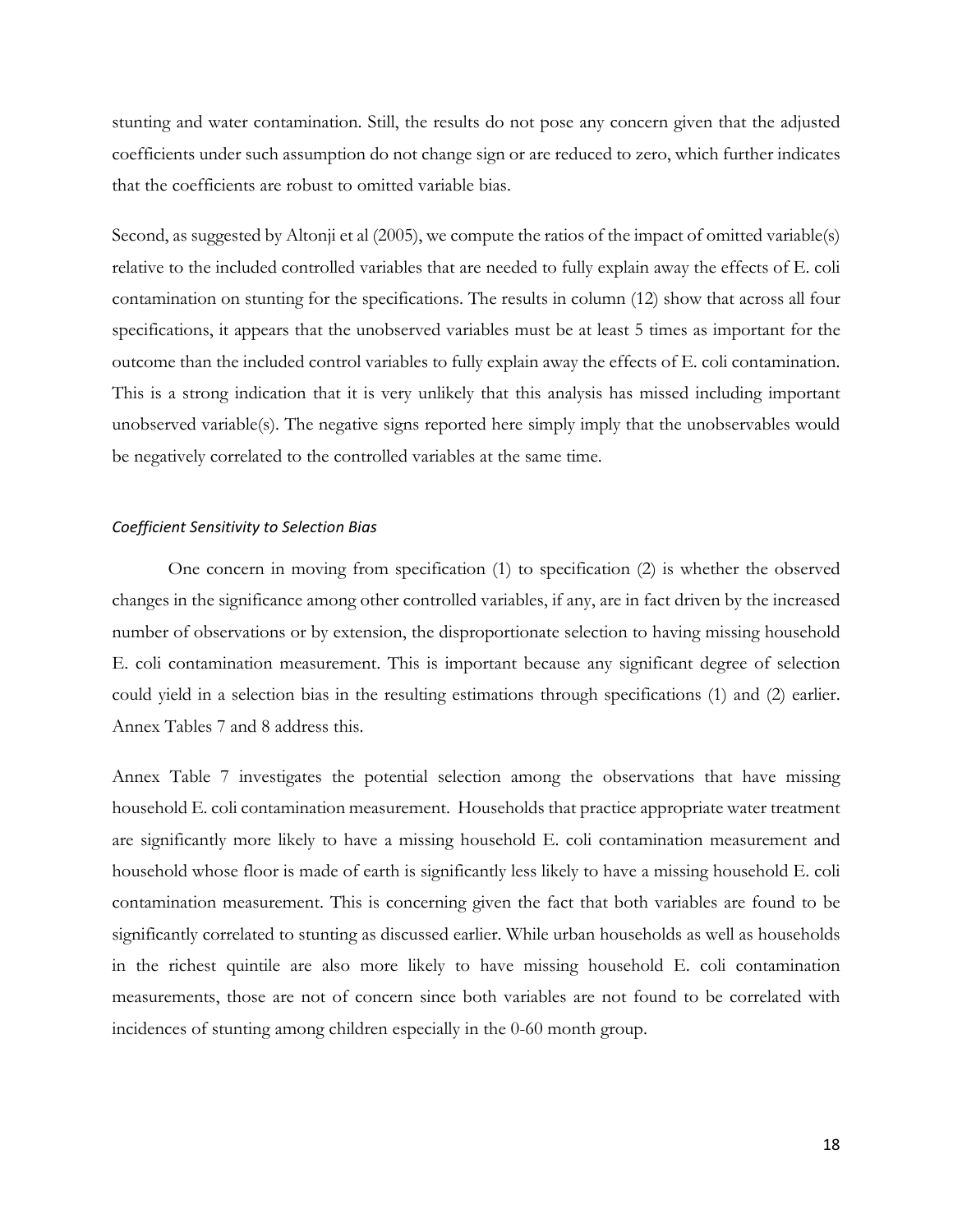Annex Table 8 further confirms this. Annex 8 reports the marginal effects of the covariates that are found to be significantly correlated to incidences of stunting in specifications (1.1e), (1.2e), (2.1e) and (2.2e) earlier and compares them to the corresponding marginal effects produced when the same regression is estimated for the sample of children who are missing household E. coli contamination measurements. It is observed that within the sample of children whose households are missing household E. coli contamination measurements, there were no significant correlation between stunting and appropriate water treatment. This may have changed the effect of water treatment on stunting from being significant to non-significant from specification (1) to (2). Still, as mentioned earlier, it should be noted that the portion of households that treat water is too small (4 percent) to make a conclusive statement on its impact on E. coli contamination and that the significance of water treatment in specification (1) might reflect a greater hygiene awareness in the household and not necessarily the effectiveness of the practice.

While there is also selection among households who have floors that are made of earth as shown in Annex Table 7, this seems not to have affected the coefficients in specifications (1) and (2). Other variables such as wealth index, breastfeeding, child's age, improved sanitation and mother's education were not affected by the missing values.

#### 5. Discussion

We find that detection of E. coli in drinking water is significantly related to the prevalence of stunting in children under five in some cases. At the consumption point, high E. coli presence (10- 200 cfu/100 ml) compared to low E. coli (0-10 cfu/100 ml) presence increases the probability of stunting by 6 percentage points. However, at the source point (before any treatment interventions), any presence of E. coli increases the probability by 5 percentage points. When comparing high E. coli presence (10-200 cfu/100 ml) to low E. coli presence (0-10 cfu/100 ml), the probability increases to 9 percentage points. Though the consumption-point is likely a better indicator of direct exposure through drinking water, the source-point may be a proxy indicator of E. coli contamination in the environment before any drinking water treatment interventions take place. For example, water sources that are highly contaminated with E. coli could be more likely in areas with high E. coli pollution in the environment. Microbial water quality was not significantly related to stunting among children in the 6-23 month age group. This could be related to specific caretaking and behaviors of young infants.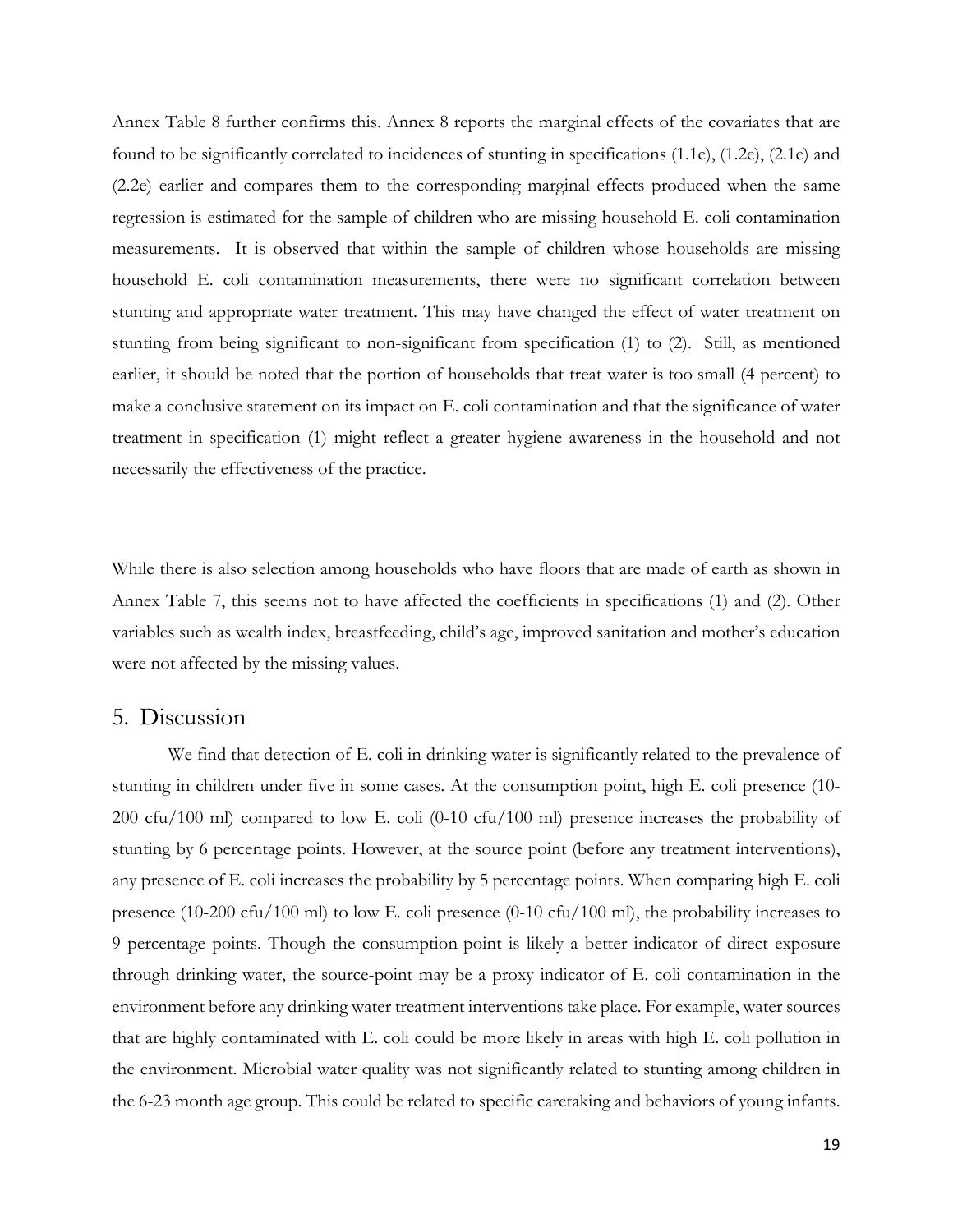Furthermore, E. coli contamination in drinking water affects nutritional status of children in both poor and rich households. However, the effects are most obvious in poorer households most likely because they have fewer coping mechanisms such as access to health services, better food security, and other caretaking resources. In rural/poor areas, household characteristics (such as mother's education, hygiene, sanitation, income) play a greater role in high E. coli at consumption point. In rich/urban households, source contamination (piped) is the major determinant of E. coli at consumption point.

Safe water treatment also had significant and large effects on stunting prevalence; however, we surprisingly did not find that water treatment effectively reduced the presence of E. coli from source to consumption point. Nevertheless, these results should be interpreted with caution since safe water treatment practices are limited to only 4 percent of the sample. It could be likely that water treatment is a measurement of overall hygiene awareness and caretaking practices.

In addition to microbial water quality, we find other significant correlates of stunting, including breastfeeding, mother's education, wealth status, and sanitation access, and flooring material. These results are in line with the notion that the causes of undernutrition are multifaceted and additionally show potentially important pathways of fecal exposure including dirt floors and access to improved sanitation.

Overall, the analysis has a number limitations and the results should be interpreted with caution. First, this is a cross-sectional study, where data were collected at one point in time. Therefore, we cannot infer any causality between variables. Further, the reported levels of E. coli contamination in drinking water do not necessarily translate to a child's true exposure to feces. Stunting is most likely manifested through chronic exposure to fecal contaminants. Water quality varies by seasons, and we do not have information on levels of E. coli from other exposure pathways. Future studies should focus on more rigorous assessment of exposure and health and nutritional outcomes to better show causal inference.

### 6. Conclusion

Reducing fecal contamination of drinking water sources is a main objective of the WASH sector, yet traditional interventions have had mixed success in maintaining good water quality and thus improving health outcomes. A chief criticism of global WASH policy, including the "JMP Drinking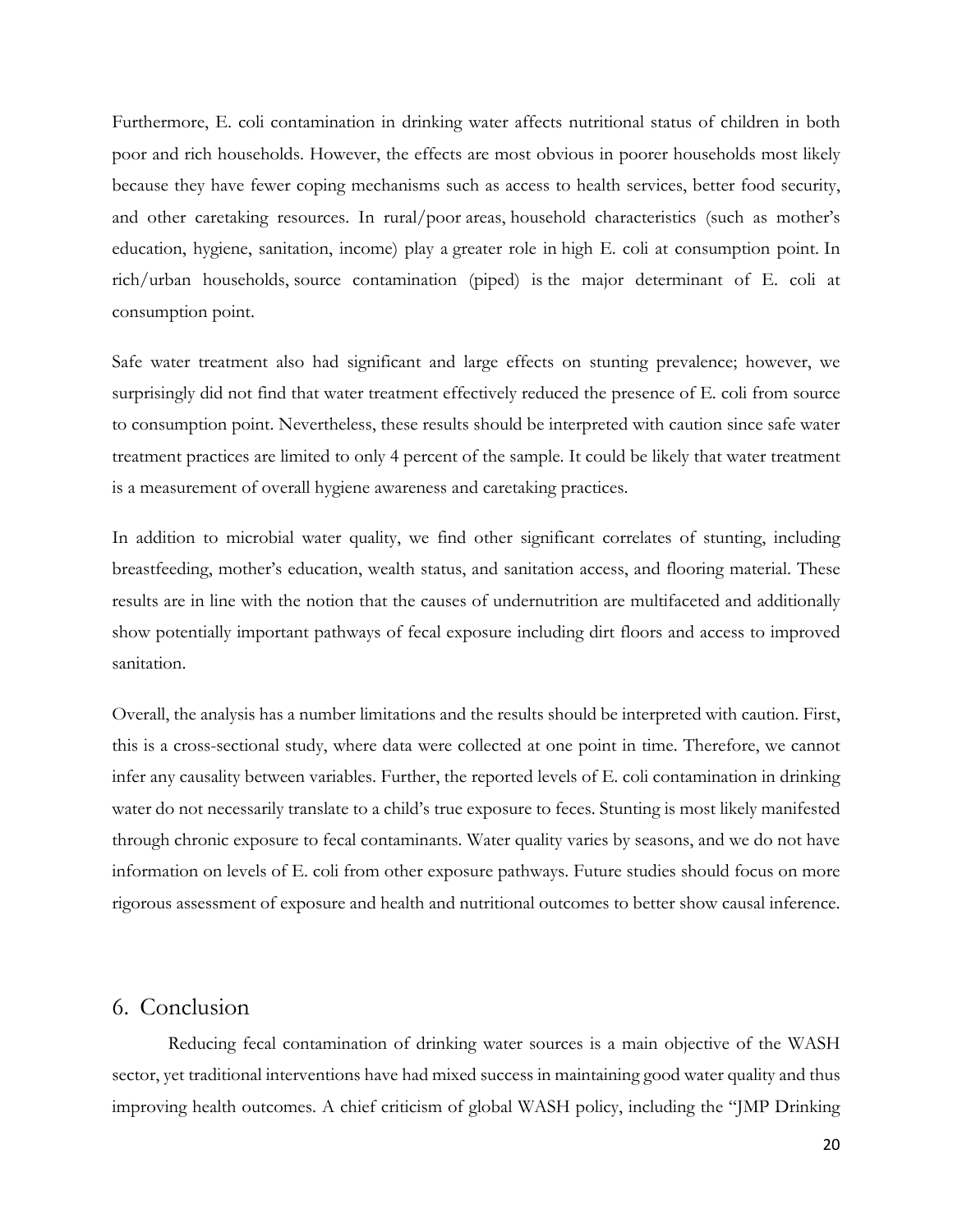Water and Sanitation Ladders" was that indicators focused too strongly on types of infrastructure technology rather than the ability to improve disease environments. However, the new WASH targets under Sustainable Development Goal – 6 (SDG-6) moves from the provision of simple water and sanitation infrastructure to sustaining "safely managed" services that better target the primary pathways for transmission of waterborne diseases. For example, the "safely managed water" target aims to provide universal coverage of improved water sources that are 1) free of priority bacteria and contaminants; 2) located on household premises; and 3) regularly available without frequent interruptions of service.

Our results support a departure from simple infrastructure provision and the overall direction of the SDGs. Further, we provide new evidence for the synergies between WASH and nutrition. Programming and research should explore interventions that can sustainably limit fecal exposure through primary pathways such as drinking water.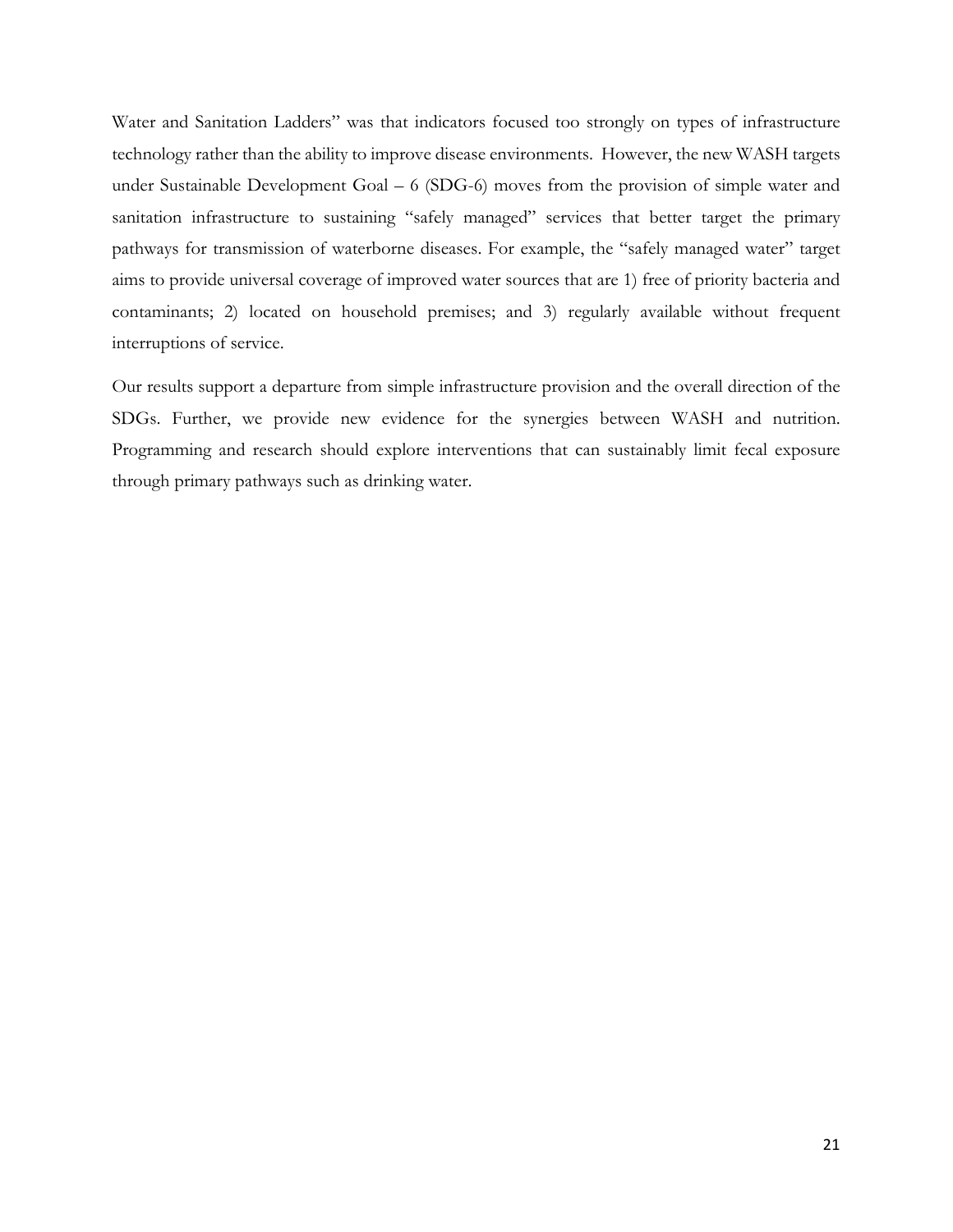# 7. References

- Alderman, H., Behrman, J. R., Grantham‐McGregor, S., Lopez‐Boo, F., & Urzua, S. (2014). Economic perspectives on integrating early child stimulation with nutritional interventions. *Annals of the New York Academy of Sciences*, *1308*(1), 129-138.
- Akseer, N., Kamali, M., Arifeen, S. E., Malik, A., Bhatti, Z., Thacker, N., ... & Bhutta, Z. A. (2017). Progress in maternal and child health: how has South Asia fared?. *bmj*, *357*, j1608.
- Cameron, L., Shah, M., & Olivia, S. (2013). Impact evaluation of a large-scale rural sanitation project in Indonesia.
- Chambers, R., & Von Medeazza, G. (2013). Sanitation and stunting in India. *Economic & Political Weekly*, *48*(25), 15.
- Clasen, T., Schmidt, W. P., Rabie, T., Roberts, I., & Cairncross, S. (2007). Interventions to improve water quality for preventing diarrhoea: systematic review and meta-analysis. *Bmj*, *334*(7597), 782.
- Clasen, T., Boisson, S., Routray, P., Torondel, B., Bell, M., Cumming, O., ... & Ray, S. (2014). Effectiveness of a rural sanitation programme on diarrhoea, soil-transmitted helminth infection, and child malnutrition in Odisha, India: a cluster-randomised trial. *The Lancet Global Health*, *2*(11), e645-e653.
- Dangour, A. D., Watson, L., Cumming, O., Boisson, S., Che, Y., Velleman, Y., ... & Uauy, R. (2011). Interventions to improve water quality and supply, sanitation and hygiene practices, and their effects on the nutritional status of children. *Cochrane Database Syst Rev*, *3*.
- Dreyfuss, M. L., Stoltzfus, R. J., Shrestha, J. B., Pradhan, E. K., LeClerq, S. C., Khatry, S. K., ... & West, K. P. (2000). Hookworms, malaria and vitamin A deficiency contribute to anemia and iron deficiency among pregnant women in the plains of Nepal. *The Journal of nutrition*, *130*(10), 2527-2536.
- Fewtrell, L., Kaufmann, R. B., Kay, D., Enanoria, W., Haller, L., & Colford Jr, J. M. (2005). Water, sanitation, and hygiene interventions to reduce diarrhoea in less developed countries: a systematic review and meta-analysis. *The Lancet infectious diseases*, *5*(1), 42-52.
- Field, E., Glennerster, R., & Hussam, R. (2011). Throwing the baby out with the drinking water: Unintended consequences of arsenic mitigation efforts in Bangladesh. *Work. Pap., Dep. Econ, Harvard Univ., Cambridge, MA*.
- Freeman, M. C., Garn, J. V., Sclar, G. D., Boisson, S., Medlicott, K., Alexander, K. T., ... & Rehfuess, E. A. (2017). The impact of sanitation on infectious disease and nutritional status: A systematic review and meta-analysis. *International journal of hygiene and environmental health*, *220*(6), 928-949.
- George, C. M., Oldja, L., Biswas, S., Perin, J., Lee, G. O., Kosek, M., ... & Azmi, I. J. (2015). Geophagy is associated with environmental enteropathy and stunting in children in rural Bangladesh. *The American journal of tropical medicine and hygiene*, *92*(6), 1117-1124.
- Gruber, J. S., Ercumen, A., & Colford Jr, J. M. (2014). Coliform bacteria as indicators of diarrheal risk in household drinking water: systematic review and meta-analysis. *PloS one*, *9*(9), e107429.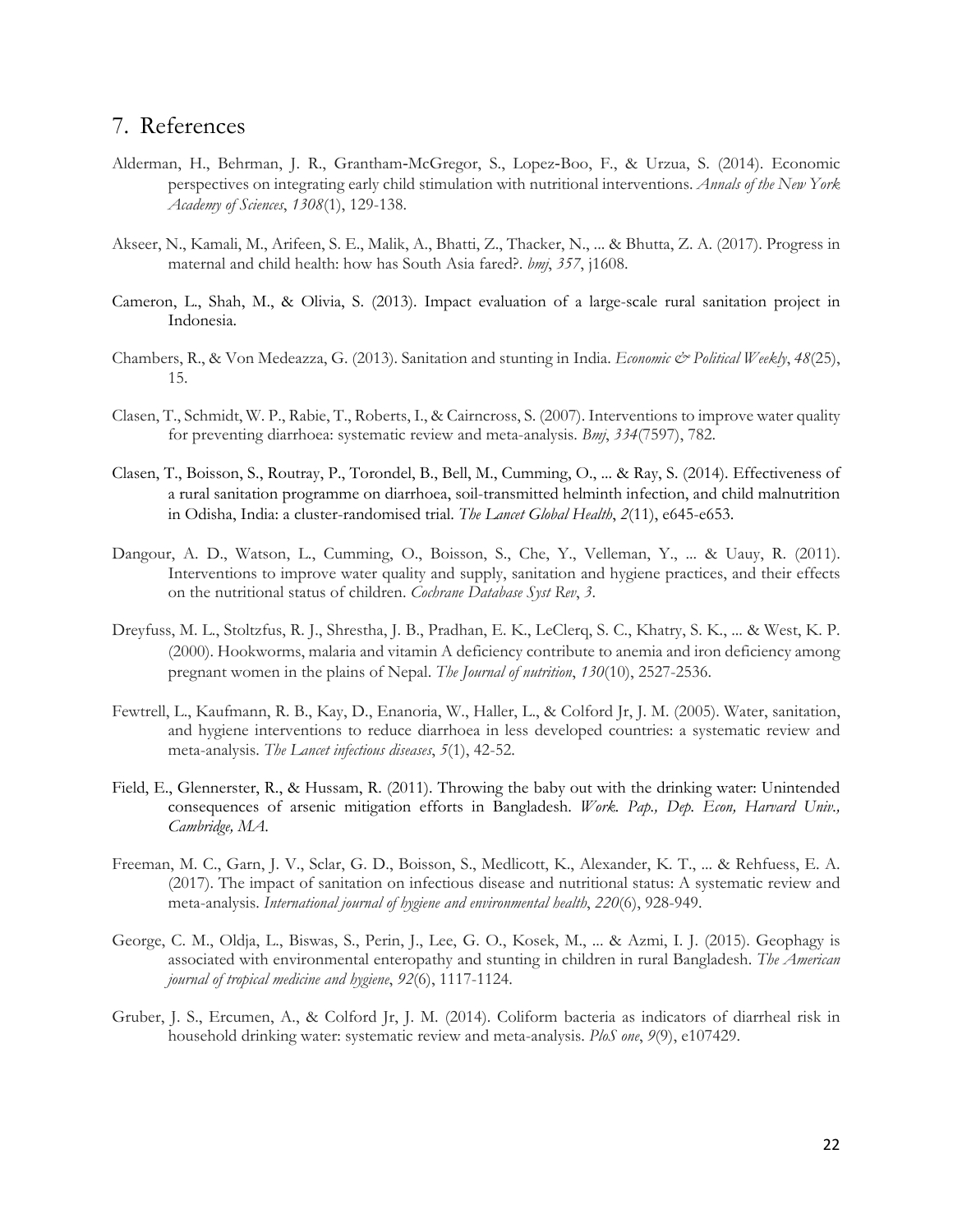- Guerrant, R. L., DeBoer, M. D., Moore, S. R., Scharf, R. J., & Lima, A. A. (2013). The impoverished gut—a triple burden of diarrhoea, stunting and chronic disease. *Nature Reviews Gastroenterology and Hepatology*, *10*(4), 220.
- Headey, D., Hoddinott, J., & Park, S. (2016). Drivers of nutritional change in four South Asian countries: a dynamic observational analysis. *Maternal & child nutrition*, *12*(S1), 210-218.
- Humphrey, J. H. (2009). Child undernutrition, tropical enteropathy, toilets, and handwashing. *The Lancet*, *374*(9694), 1032-1035.
- Luby, S. P., Rahman, M., Arnold, B. F., Unicomb, L., Ashraf, S., Winch, P. J., ... & Leontsini, E. (2018). Effects of water quality, sanitation, handwashing, and nutritional interventions on diarrhoea and child growth in rural Bangladesh: a cluster randomised controlled trial. *The Lancet Global Health*.
- Ngure F., Reid B., Humphrey J., Mbuya M., Pelto G., Stoltzfus R. (2014). Water, sanitation, and hygiene (WASH), environmental enteropathy, nutrition and early child development: making the links. Ann. N.Y. Acad. Sci. 1308: pp-118-128.
- Null, C., Stewart, C. P., Pickering, A. J., Dentz, H. N., Arnold, B. F., Arnold, C. D., ... & Hubbard, A. E. (2018). Effects of water quality, sanitation, handwashing, and nutritional interventions on diarrhoea and child growth in rural Kenya: a cluster-randomised controlled trial. *The Lancet Global Health*.
- Patil, S. R., Arnold, B. F., Salvatore, A. L., Briceno, B., Ganguly, S., Colford Jr, J. M., & Gertler, P. J. (2014). The effect of India's total sanitation campaign on defecation behaviors and child health in rural Madhya Pradesh: a cluster randomized controlled trial. *PLoS medicine*, *11*(8), e1001709.
- Pickering, A. J., Djebbari, H., Lopez, C., Coulibaly, M., & Alzua, M. L. (2015). Effect of a community-led sanitation intervention on child diarrhoea and child growth in rural Mali: a cluster-randomised controlled trial. *The Lancet Global Health*, *3*(11), e701-e711.
- Rah, J. H., Cronin, A. A., Badgaiyan, B., Aguayo, V. M., Coates, S., & Ahmed, S. (2015). Household sanitation and personal hygiene practices are associated with child stunting in rural India: a cross-sectional analysis of surveys. *BMJ open*, *5*(2), e005180.
- Spears, D., Ghosh, A., & Cumming, O. (2013). Open defecation and childhood stunting in India: an ecological analysis of new data from 112 districts. *PLoS One*, *8*(9), e73784.
- UNICEF (United Nations Children's Fund). 1990. *Strategy for Improved Nutrition of Children and Women in Developing Countries*. New York: UNICEF.
- UNICEF & *Bangladesh Bureau of Statistics (BBS). 2015. Bangladesh Multiple Indicator Cluster Survey (MICS) 2012– 2013*. New York: UNICEF.
- Victora, C. G., Bryce, J., Fontaine, O., & Monasch, R. (2000). Reducing deaths from diarrhoea through oral rehydration therapy. *Bulletin of the World Health Organization*, *78*, 1246-1255.
- Victora CG, Adair L, Fall C, Hallal PC, Martorell R, Richter L, et al. (2008). Maternal and child undernutrition: consequences for adult health and human capital. Lancet. 371:340–57.
- WHO & UNICEF. (2017). *Progress on drinking water, sanitation and hygiene: 2017 update and SDG baselines*. World Health Organization.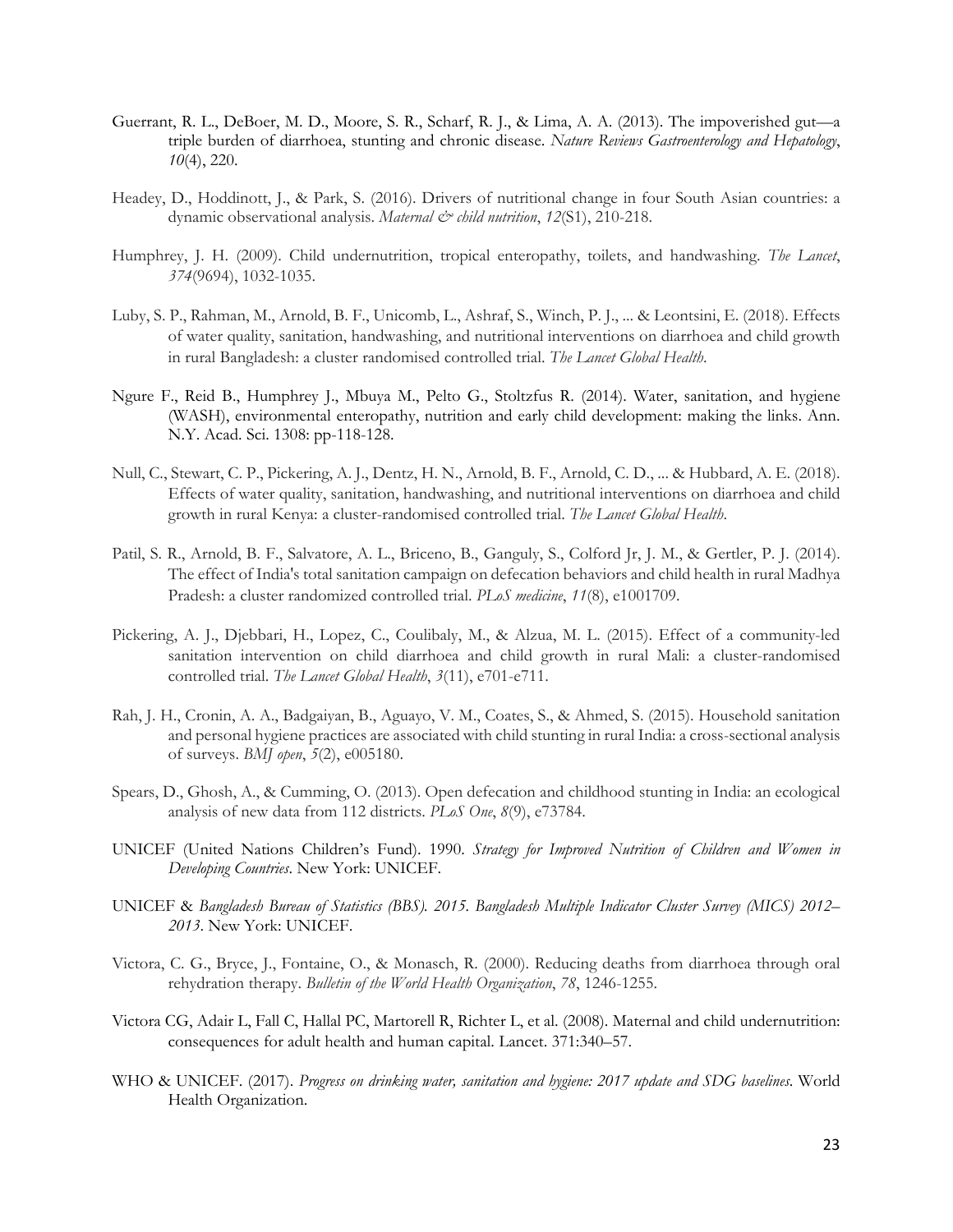- Wolf, J., Hunter, P. R., Freeman, M. C., Cumming, O., Clasen, T., Bartram, J., ... & Prüss‐Ustün, A. (2018). Impact of drinking water, sanitation and handwashing with soap on childhood diarrhoeal disease: updated meta-analysis and meta-regression. *Tropical medicine & international health*, 23(5), 508-525.
- World Bank. (2018). Promising Progress: A Diagnostic of Water Supply, Sanitation, Hygiene, and Poverty in Bangladesh. WASH Poverty Diagnostic. World Bank, Washington, DC.

#### 8. Annex

#### **Annex Figure 1: Proportion of households with E.Coli contamination at source and household points, by type of drinking water source**



**E.Coli Contamination at Consumption Point by Type of Water**

#### **Annex Figure 2: Urban‐rural breakdown of E. Coli risk level at household point**



**Urban‐Rural Breakdown of E.Coli Risk at Household Point**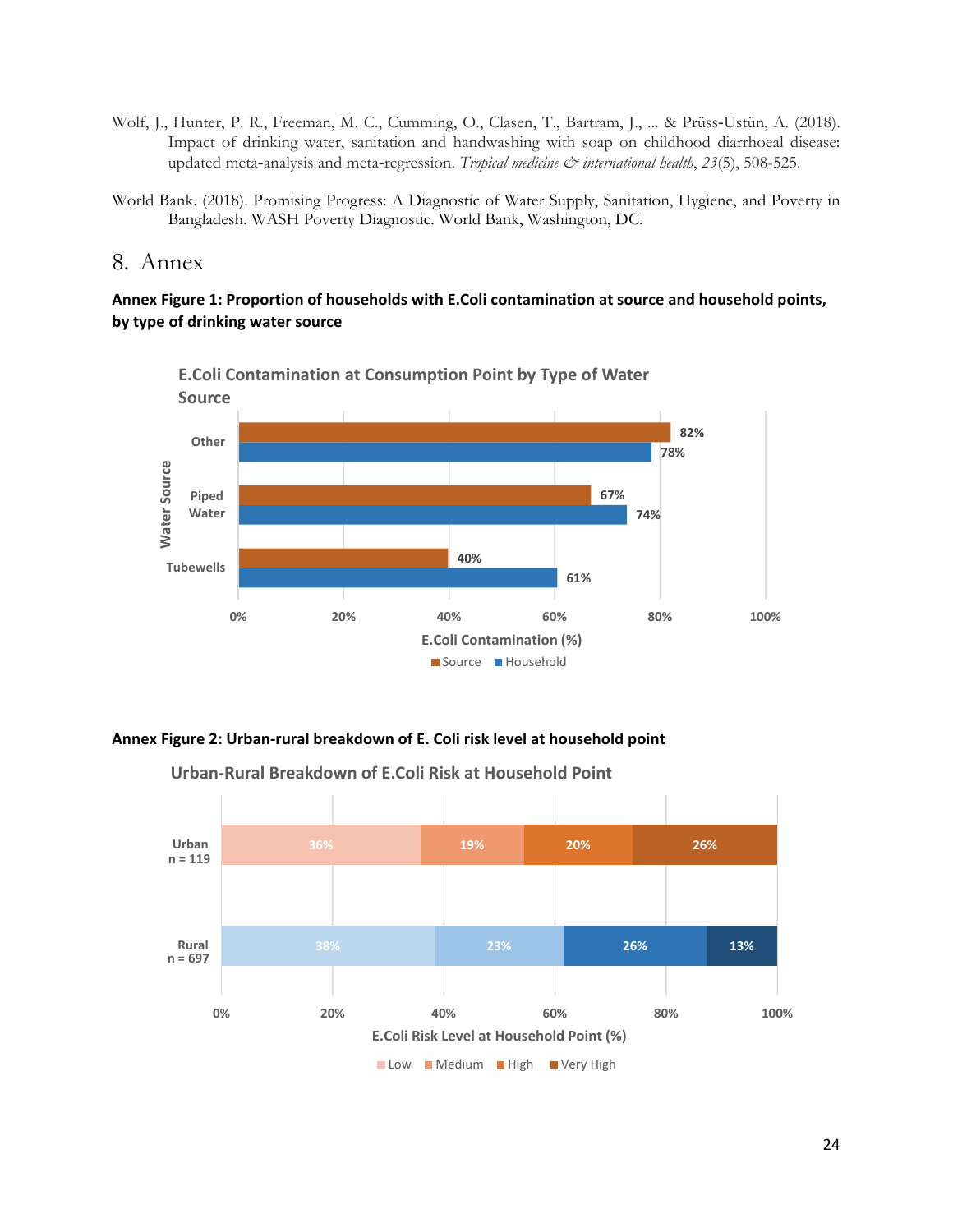#### **Annex Figure 3: Proportion of children with stunting by E. Coli contamination at household point and wealth**



#### **Annex Figure 4: Proportion of children with stunting by E. Coli contamination at household point and age group**



**Stunting Rates by E.Coli Contamination at Household Point and Age Groups**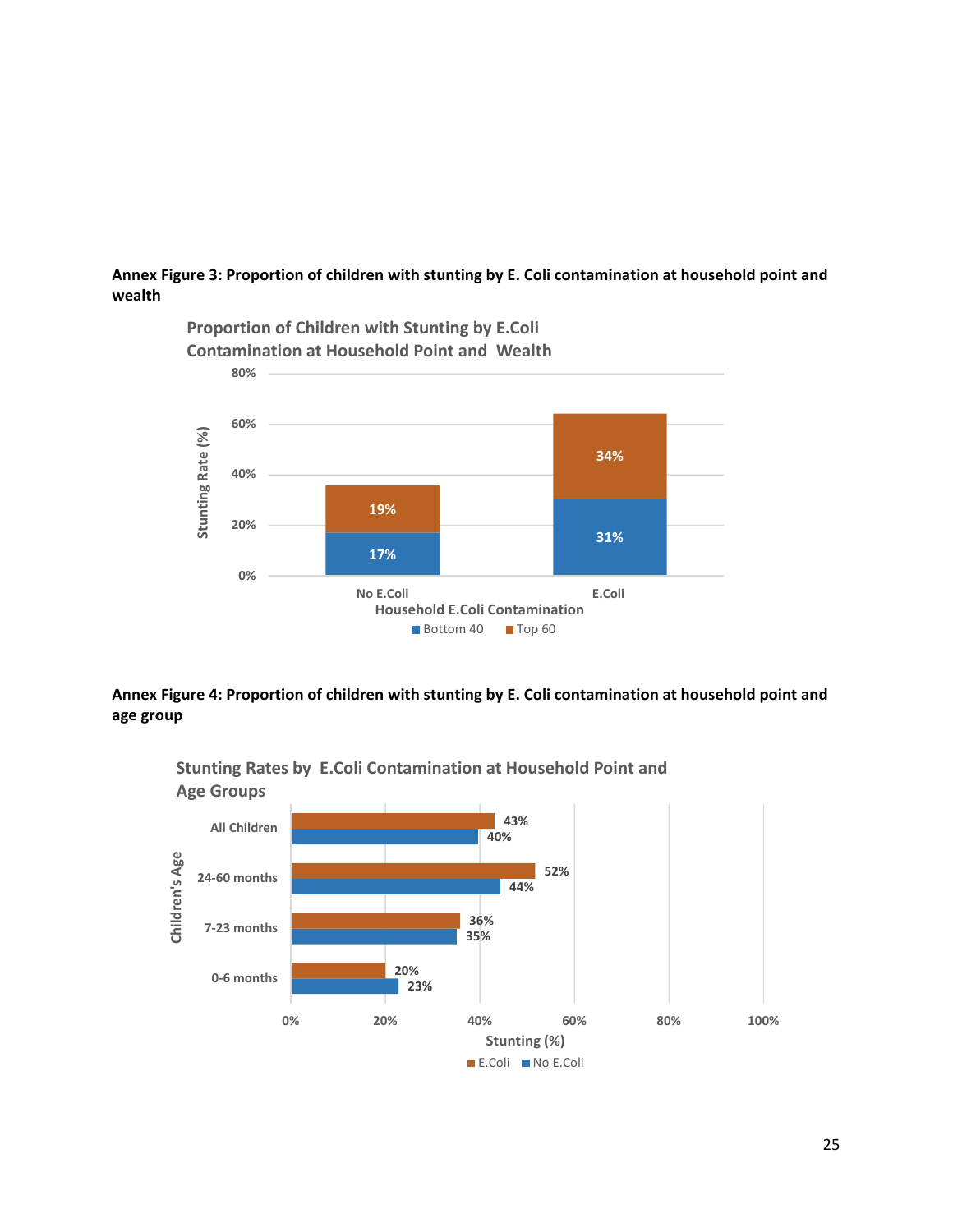#### **Annex 6: Predicted Probabilities of Stunting by Wealth Quintiles and E.Coli Contamination at Household Point; Specifications (1.1e) and (1.2e)**



Probability of Stunting by Wealth Quintiles and E.Coli Contamination at Household Specification (1.1e)

Probability of Stunting by Wealth Quintiles and E.Coli Contamination at Household Specification (1.2e)

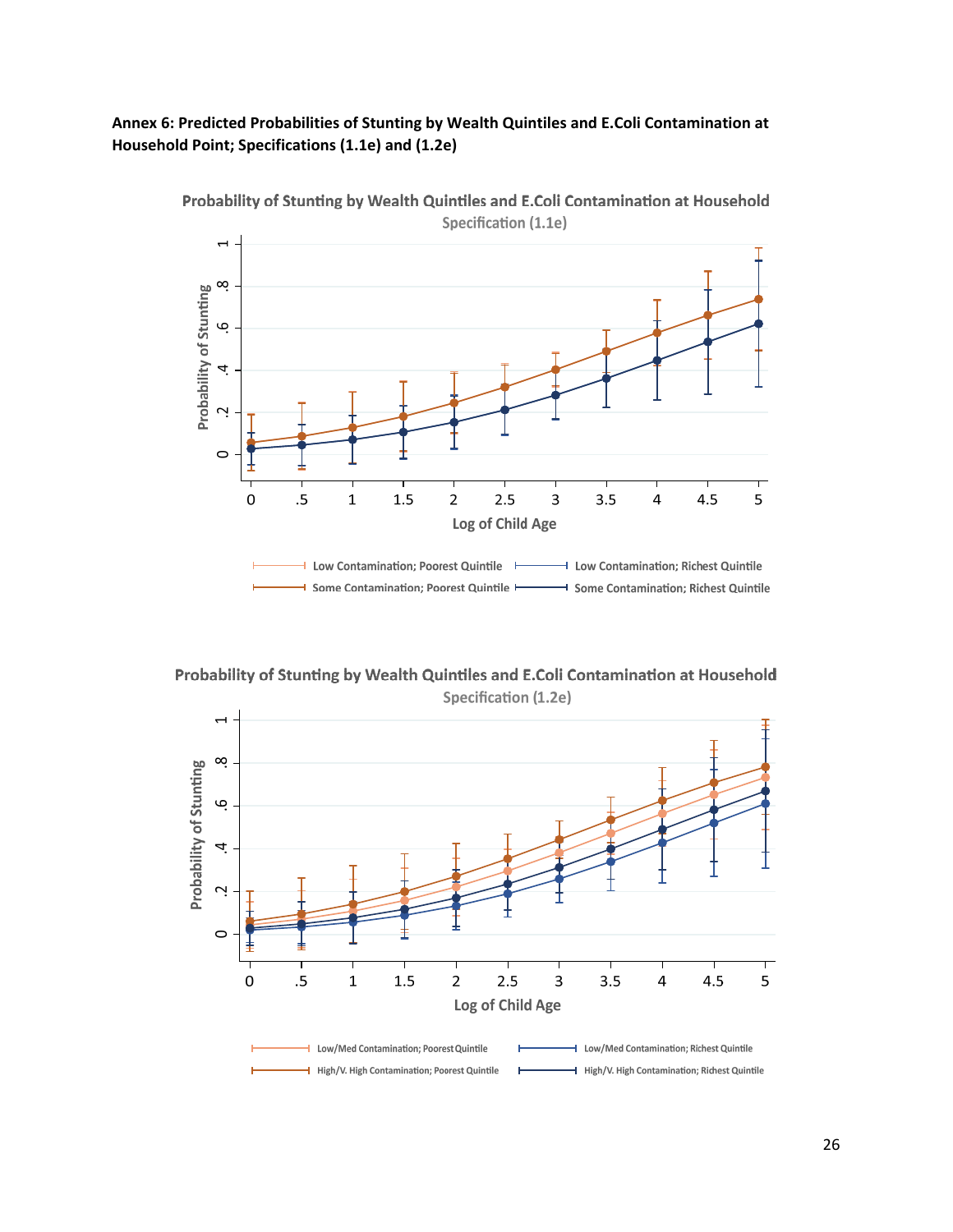#### **Annex 7: Predicted Probabilities of Stunting by Wealth Quintiles and E.Coli Contamination at Source; Specifications Point (2.1e) and (2.2e)**



Probability of Stunting by Wealth Quintiles and E.Coli Contamination at Source **Specification (2.1e)** 

Probability of Stunting by Wealth Quintiles and E.Coli Contamination at Source **Specification (2.2e)** 

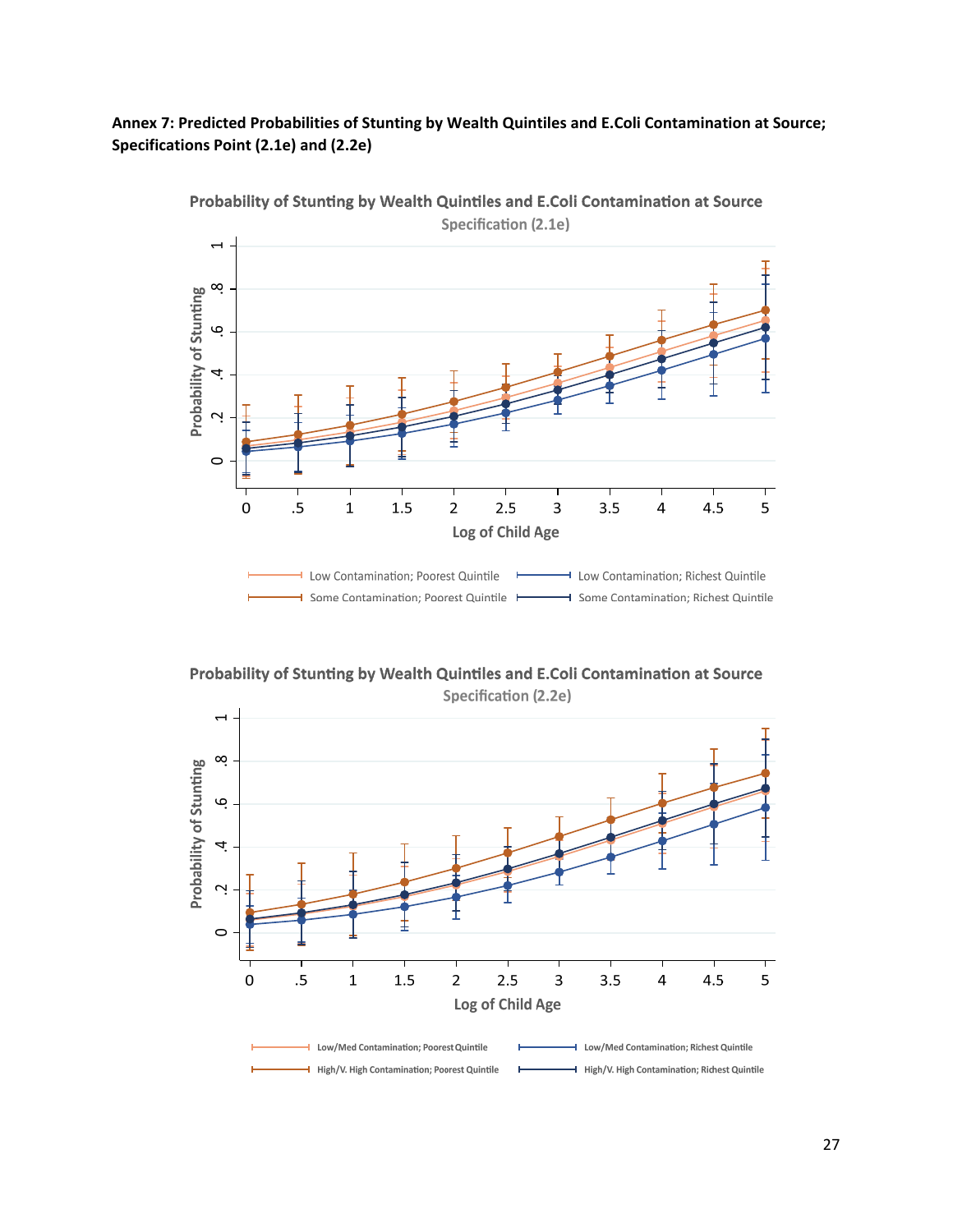| (1)                          | (2)                 | (3)                                                        | (4)                                           | (5)                                         | (6)               | (7)                                          | (8)               | (9)                    | (10)                              | (11)                                                       | (12)     |
|------------------------------|---------------------|------------------------------------------------------------|-----------------------------------------------|---------------------------------------------|-------------------|----------------------------------------------|-------------------|------------------------|-----------------------------------|------------------------------------------------------------|----------|
| <b>Treatment</b><br>Variable | Sample              | Controlled<br><b>Marginal</b><br><b>Effect</b><br>(Probit) | <b>Uncontrolled</b><br><b>Effect</b><br>(LPM) | <b>Controlled</b><br><b>Effect</b><br>(LPM) | 95% CI            | Adjusted<br><b>Coefficient</b><br>$2.2*(R2)$ | Identified<br>Set | <b>Exclude</b><br>Zero | Within<br>95%<br>C <sub>1</sub> ? | <b>Bias</b><br>adjusted<br>coefficients<br>$(Delta = 1.5)$ | Delta    |
|                              | $24 - 60$<br>months | $0.125***$                                                 | 0.133                                         | $0.127***$                                  | [0.036, 0.219]    | 0.117                                        | [0.117, 0.127]    | Yes                    | Yes                               | 0.111                                                      | 4.796    |
|                              | $[n = 508]$         | (0.045)                                                    | (0.455)                                       | (0.046)                                     |                   |                                              |                   |                        |                                   |                                                            |          |
| High E.Coli<br>Contamination |                     | [0.090]                                                    | [0.017]                                       | [0.113]                                     |                   |                                              |                   |                        |                                   |                                                            |          |
| at HH Point                  | All children        | $0.062*$                                                   | $0.066*$                                      | $0.059*$                                    | $[-0.011, 0.129]$ | 0.050                                        | [0.050, 0.059]    | Yes                    | Yes                               | 0.045                                                      | 4.670    |
|                              | $[n=816]$           | (0.035)                                                    | (0.036)                                       | (0.036)                                     |                   |                                              |                   |                        |                                   |                                                            |          |
|                              |                     | [0.084]                                                    | [0.004]                                       | [0.102]                                     |                   |                                              |                   |                        |                                   |                                                            |          |
|                              | 24-60<br>months     | $0.099**$                                                  | 0.063                                         | $0.096**$                                   | [0.005, 0.189]    | 0.191                                        | [0.094, 0.191]    | Yes                    | No                                | 0.343                                                      | $-6.216$ |
|                              | $[n = 813]$         | (0.047)                                                    | (0.043)                                       | (0.047)                                     |                   |                                              |                   |                        |                                   |                                                            |          |
| High E.Coli<br>Contamination |                     | [0.095]                                                    | [0.003]                                       | [0.122]                                     |                   |                                              |                   |                        |                                   |                                                            |          |
| at Source Point              | All children        | $0.094***$                                                 | $0.059*$                                      | $0.091***$                                  | [0.024, 0.157]    | 0.164                                        | [0.091, 0.164]    | Yes                    | No                                | 0.243                                                      | $-4.743$ |
|                              | $[n=1,292]$         | (0.034)                                                    | (0.032)                                       | (0.034)                                     |                   |                                              |                   |                        |                                   |                                                            |          |
|                              |                     | [0.088]                                                    | [0.003]                                       | [0.109]                                     |                   |                                              |                   |                        |                                   |                                                            |          |

**Annex 8: Coefficient Stability – Robustness to Omitted Variable Bias**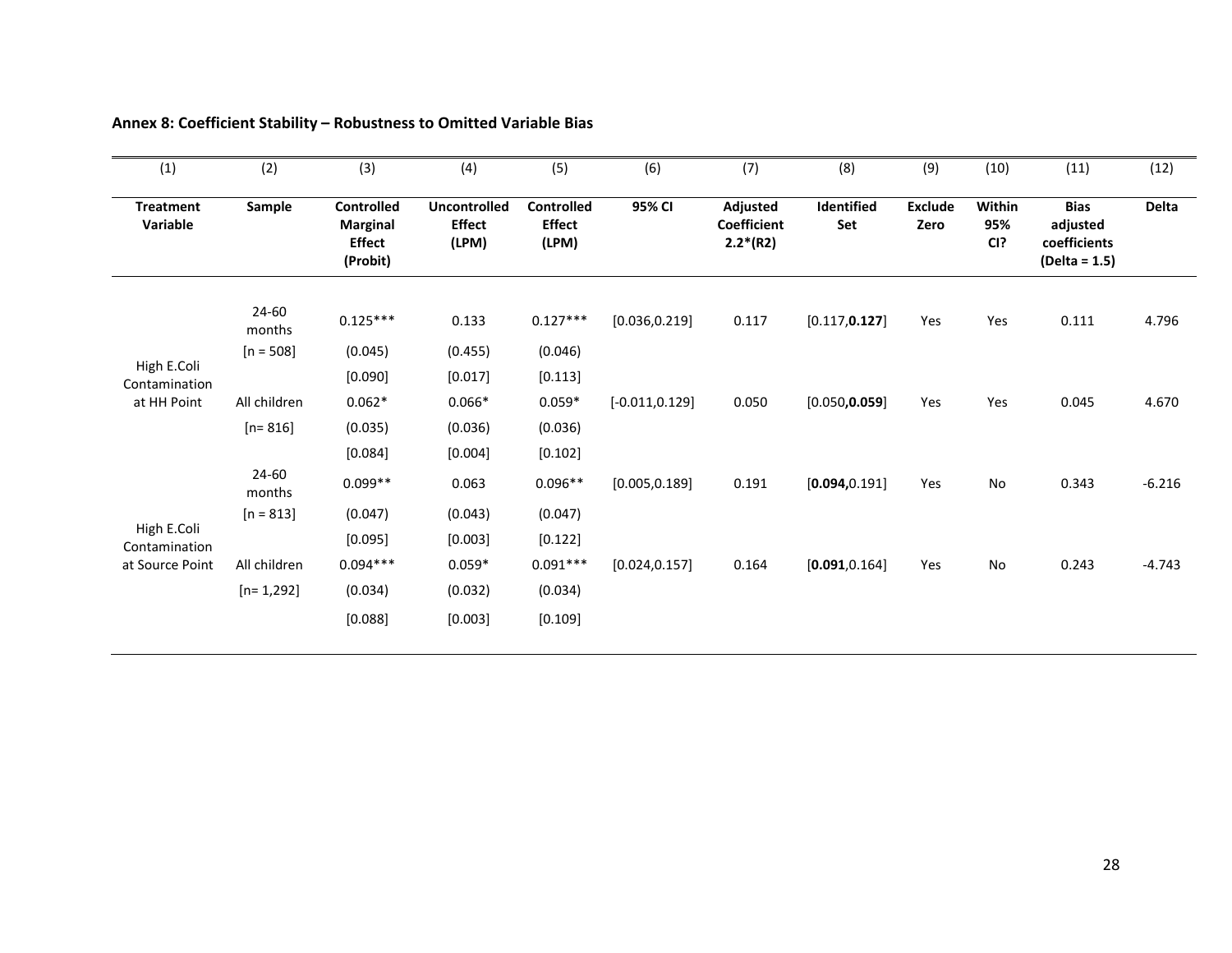| Dependent Variable: Missing Household E. coli measurement |                       |
|-----------------------------------------------------------|-----------------------|
| HH practices appropriate water treatment $(=1)$           | $0.128**$             |
|                                                           | (0.051)               |
| Log of Child Age                                          | 0.029                 |
|                                                           | (0.047)               |
| Log of Child Age Squared                                  | $-0.003$              |
|                                                           | (0.009)               |
| Female Child (=1)                                         | 0.021                 |
|                                                           | (0.023)               |
| Child was ever breastfed $(=1)$                           | $-0.084$              |
|                                                           | (0.072)               |
| <b>Mother's Education</b>                                 |                       |
| Mother Completed Primary Education                        | $-0.030$              |
|                                                           | (0.028)               |
| Mother Completed Secondary Education                      | $-0.030$              |
|                                                           | (0.041)               |
| (baseline: No education)                                  |                       |
| Improved Sanitation Ratio within Cluster                  | $-0.012$              |
|                                                           | (0.067)               |
| <b>Sanitation Status</b>                                  |                       |
| <b>Improved Sanitation, Shared</b>                        | 0.013                 |
|                                                           | (0.036)               |
| <b>Improved Sanitation, Private</b>                       | 0.015                 |
|                                                           | (0.038)               |
| (baseline: Unimproved Sanitation)                         |                       |
| Log Household Size                                        | $-0.020$              |
|                                                           | (0.036)<br>$0.258***$ |
| Household in Urban Areas (=1)                             | (0.029)               |
| <b>Wealth Index (Excluding Floor Material)</b>            |                       |
| Second Quintile                                           | $0.080*$              |
|                                                           | (0.046)               |
| <b>Third Quintile</b>                                     | 0.037                 |
|                                                           | (0.047)               |
| <b>Fourth Quintile</b>                                    | 0.073                 |
|                                                           | (0.052)               |
| <b>Richest Quintile</b>                                   | $0.151**$             |
|                                                           | (0.068)               |
| (baseline: First Quintile)                                |                       |
| Household's Floor is made of Earth, Dung (=1)             | $-0.153***$           |
|                                                           | (0.057)               |
| Functioning Handwashing Station (=1)                      | $-0.018$              |
|                                                           | (0.030)               |
| Unsafe Disposal of Child Feces (=1)                       | $-0.051$              |
|                                                           | (0.042)               |
| <b>Observations</b>                                       | 1,292                 |
| Pseudo R2                                                 | 0.304                 |
|                                                           |                       |

# **Annex 9: Selection to missing Household E. coli measurement**

Standard errors in parentheses